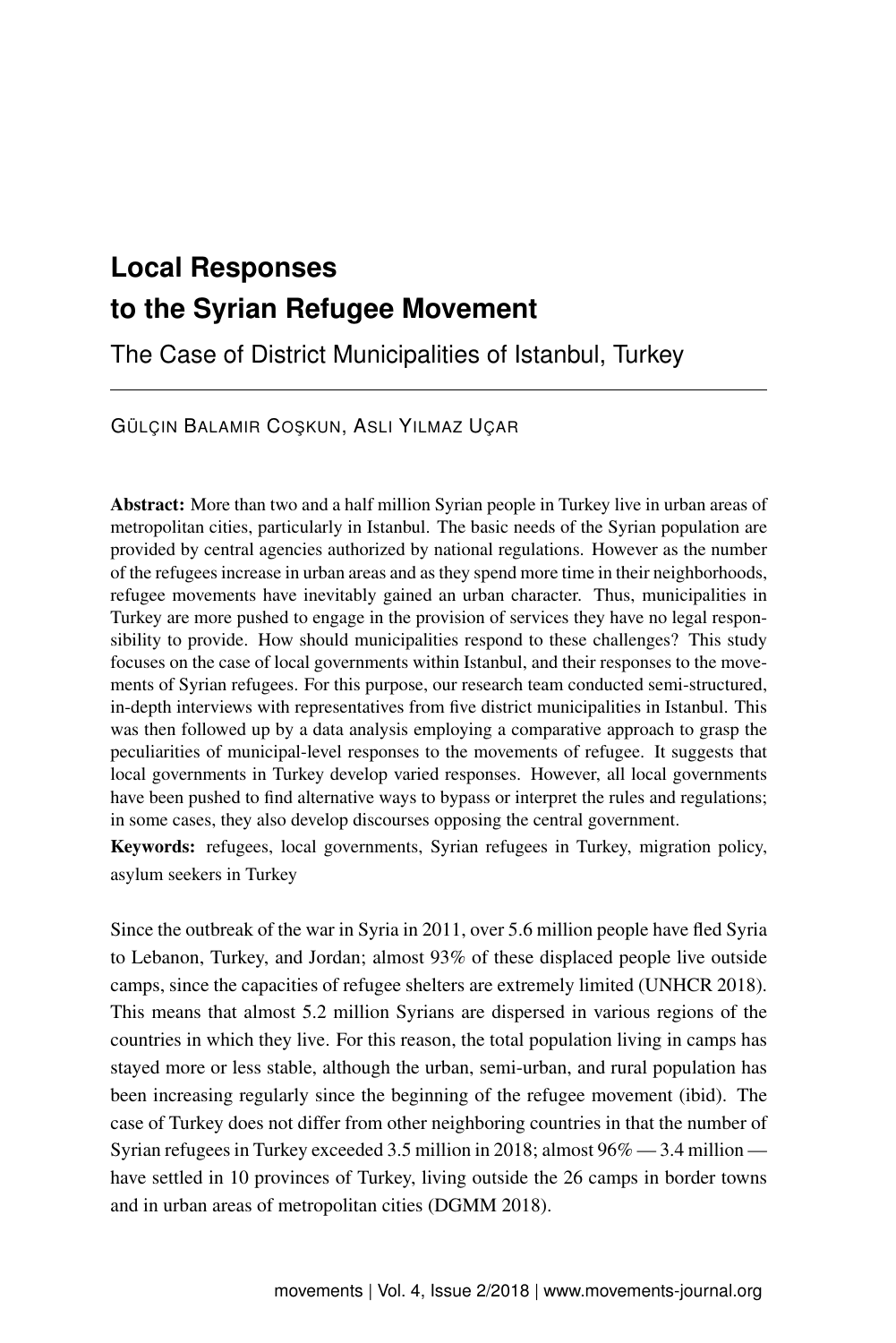As the number of Syrian people has increased in urban areas, as they have begun to spend more time in their neighborhood, and for several other reasons, it has also become obvious that there are significant roles to be fulfilled by local governments. Indeed, since municipalities are the closest governmental unit in their neighborhood, Syrians have turned to them as the first contact point for their needs. Because of this, the refugee issue has turned out to be a local and an ›urban‹ issue for Turkey, just like in the other neighboring countries of Syria.

The increasing demand for urban and local tasks, such as social services, housing, transportation, etc. as well as being the closest and first contact point force municipalities to address Syrian refugee policies and practices. However, in Turkey, national legislation dictates that the basic needs of refugees, such as education and healthcare services, are to be provided by national governmental agencies and the scope of local governments' authority related to the refugee issue is not clearly defined by law. Nevertheless, both policymakers and researchers are already aware that municipalities carry out important work and spend significant amounts of time and money on refugees, despite of the lack of authorization. This means that each municipality, however, develops unique policies and practices regarding the Syrian refugee phenomenon within their jurisdictions and within their limited scope of authority.

The goal of this article is to contribute to the literature on local approaches and responses to Syrian refugee movements by comparing and contrasting data collected from five municipalities (Bağcılar, Sultanbeyli, Kadıköy, Şişli, and Esenyurt) in Istanbul. We conclude that each municipality has developed varied approaches towards Syrian refugees and has applied practical solutions to face these challenges, based on their diverging political, administrative, and financial capacities.

This article consists of three parts. In the first part, we present a brief literature review on local approaches to the movement of refugees. In the second part, we review the legal-administrative dimensions of the refugee issue and conclude that the Turkish government jealously guards its authority on the issue and avoids delegating any power to local governments. We also show that, despite the fact that municipalities have no legal authority, they are nevertheless engaged in implementing migration policy in practice. In the third part of the article, we analyze the semi-structured indepth interviews that we conducted and evaluate the *de facto* role of municipalities in dealing with refugees. We demonstrate that the five municipalities have all developed specific reflexes to engage in the process, differing according to their political affiliation and to their available capacities. Since there is no binding regulation that requires municipalities to do more in terms of refugees, their ability to cope with the current situation appears to depend solely on their own capacities and willingness. And it should be concluded that there is an urgent need for an amendment of the rules and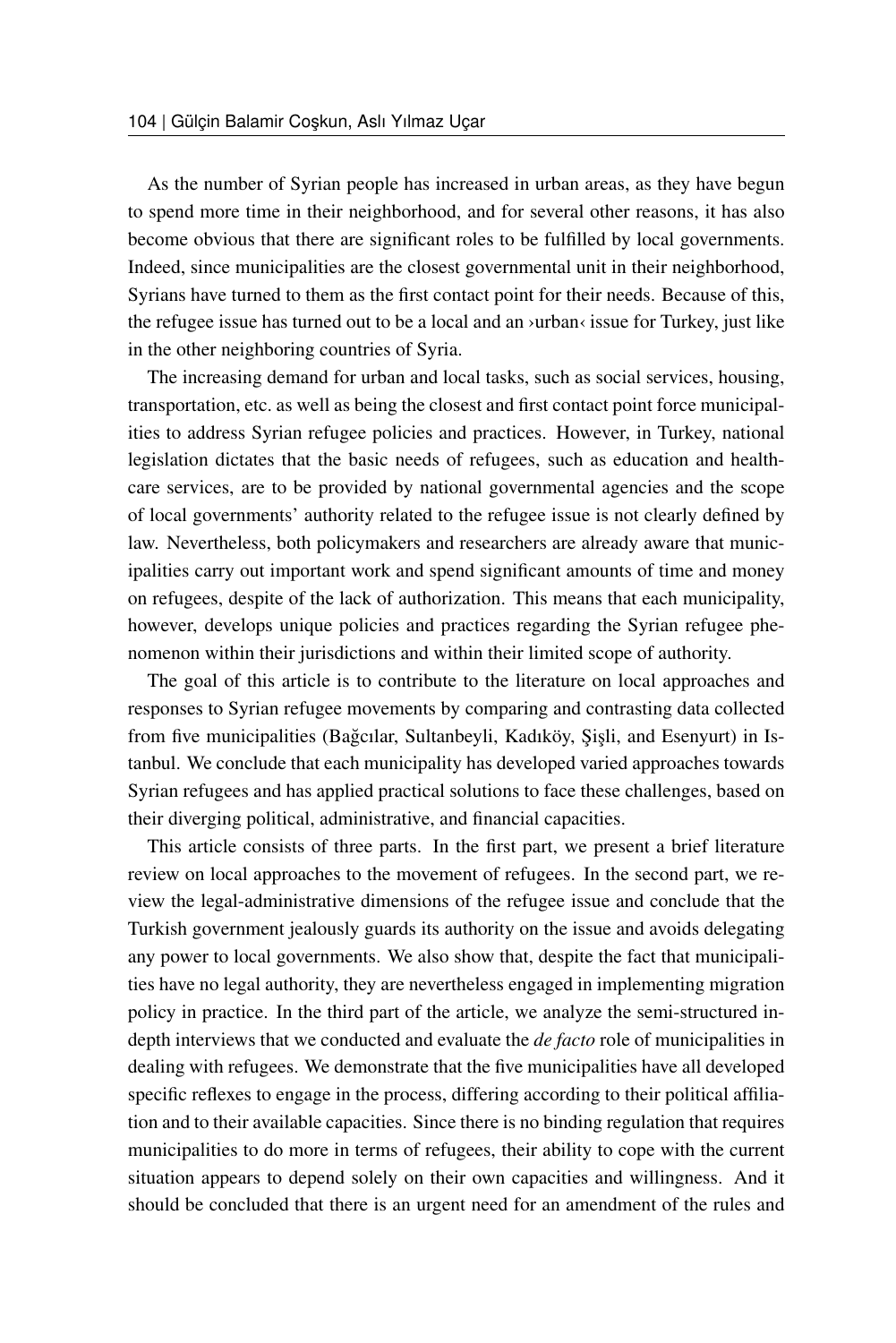regulations on migration and the role of local governments, one which would involve local governments in refugee policy formulation and implementation.

## **THE LITERATURE ON LOCAL APPROACHES TO THE SYRIAN REFUGEE MOVEMENT**

The role of local governments in the policies and practices of governing Syrian refugees has been emphasized in reports by global policymakers, and the challenges local governments face have been stated. In this context, the Center of Mediterranean Integration (CMI) held a workshop in Amman between May 30 and 31, 2016 on the topic »Municipalities at the Forefront of the Refugee Crisis« with the support of various international organizations, bringing together 140 participants, including 70 municipal representatives from Iraq, Jordan, Lebanon, Morocco, Palestine, and Europe. Participants strived to share knowledge and good practices about the role of municipalities acquired by host communities, and to strengthen the coordination network among them (CMI 2016). According to the CMI report, municipalities have been forced to expand the scope of their tasks and provide education, employment, and aid relief, as well as emergency shelter, healthcare services, etc. due to the presence of Syrian refugees. They all agreed that it was necessary to develop resilient approaches and strategies to face future shocks and crises (ibid).

Policy papers, as it is stated above, have focused on a highly significant question: how to make municipalities engage in the formulation and implementation of policies responding to the Syrian refugee movement (and other refugee situations) more effectively. Nevertheless, the case studies focusing on the role of municipalities and the challenges that they face are only now beginning to receive more attention among scholars from different parts of the world, $<sup>1</sup>$  $<sup>1</sup>$  $<sup>1</sup>$  and this genre of literature shows that the</sup> approaches each municipality develops and the challenges they face widely vary.

The challenges stated above sometimes appear to point to a conflict between a more central government vis-à-vis a more decentralized one. And local approaches have only been addressed in a more theoretical approach within the debate on »sanctuary cities.« According to Bauder (2016), there are dozens of cities in the USA, in Canada, and in the UK which have attempted to protect »illegalized« $2$  immigrants or refugees

<span id="page-2-1"></span><span id="page-2-0"></span><sup>1 |</sup> See Caponio/Borkert (2010); Betts/Ali/Memi¸soglu (2017); Lidén/Nyhlén (2014). ˘

<sup>2 |</sup> Bauder explains why he preferred this term by this means: »My use of the term ›illegalized‹ migrant — rather than undocumented, unauthorized, irregular, or non-status migrant — is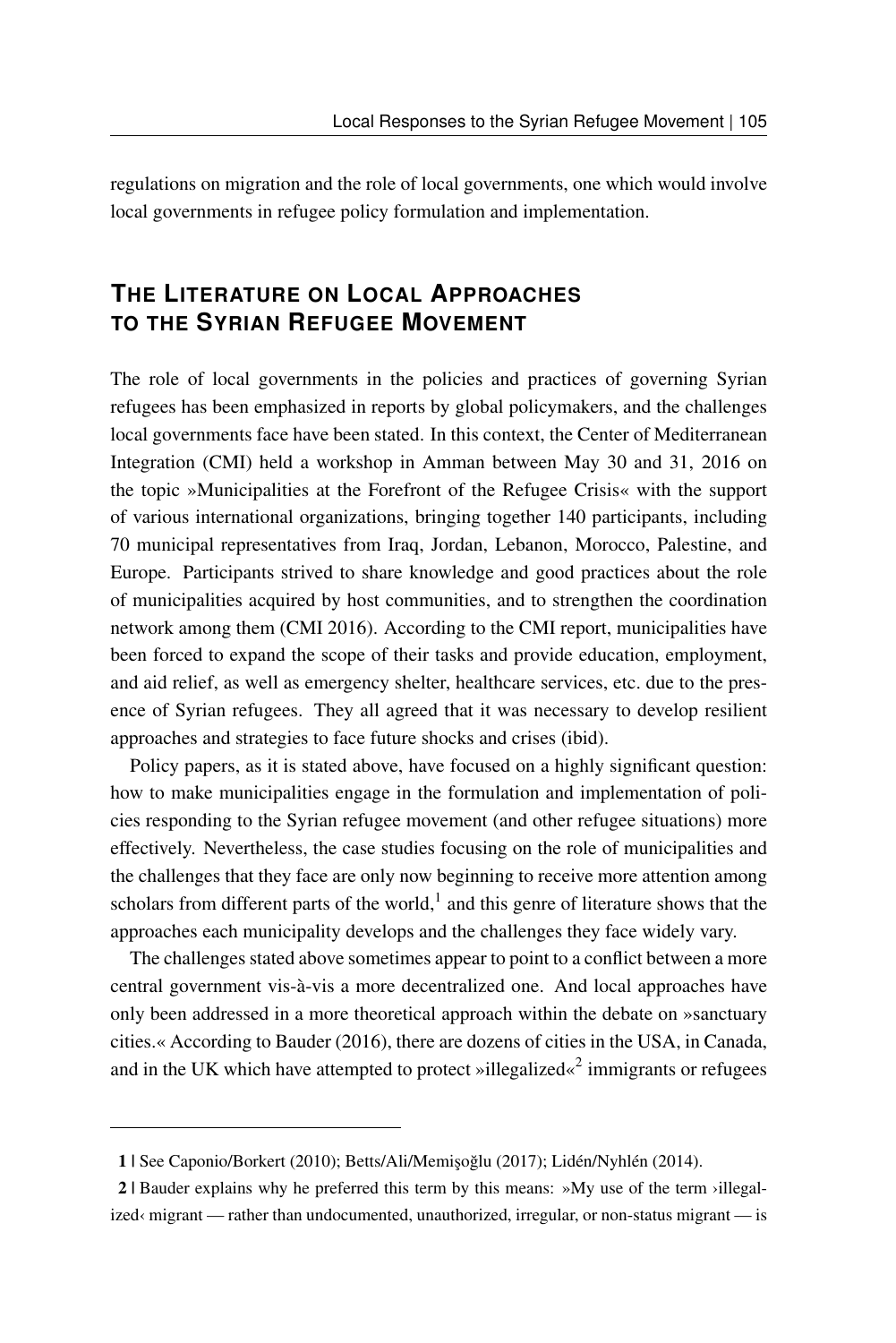by way of legislation or local policies that are contrary to the desires of the respective central government:

»In the context of the USA, Canada, and the UK, four aspects define a sanctuary city (Bauder 2017): (1) legality, i.e. an official commitment by the municipal legislative body to support sanctuary policies and practices; (2) discourse, i.e. challenging exclusionary narratives that portray migrants and refugees as criminal and undeserving; (3) identity, i.e. the formation of collective identities expressing unified membership in an urban community; and (4) scale, i.e. rejecting national migration and refugee laws, and articulating policies and practices of belonging at the municipal scale. These four aspects combine in various ways in different contexts.« (Bauder/Gonzalez 2018: 125f.)

In addition to the cases in the USA, Canada, and the UK, a few cities from other countries have begun to apply similar policies without using the label of sanctuary cities. »Refuge city« (Barcelona, Spain), »Commune of Reception« (Quilicura, Chile) or »Solidarity City« (Freiburg, Germany) are examples of how cities develop policies and practices to protect »illegalized« immigrants and refugees and include them in the local community (Bauder/Gonzalez 2018). In fact, this new municipalist movement reflects tensions between national governments and local authorities as well as quests for new kinds of belonging.

What about the municipalities in Istanbul? Do they make use of sanctuary city policies and practices?

The number of studies on local approaches to Syrian refugees' in Turkey is rather limited. The literature which refers to the local aspects of the Turkish case often focuses on administrative aspects of migration. Scholars often start with a given categorization of the policies and practices between national and local governments: social integration with local inhabitants, provision of cultural services, social work, education, and vocational education including employment services, are considered »local« governmental issues, whereas the bureaucratic aspects of sovereignty such as entry into the country, implementation regarding visa and residence procedures, and managing work permits and citizenship processes are considered to be in the hands of the central administration (Daoudov 2015). In this framework, municipalities in Turkey are called upon to play a prominent role in the social integration of Syrian refugees (Kaypak/Bimay 2016). Within the scope of the roles attained by local

intended to draw attention to national laws, policies, and practices that deny migrants full status or legal residency« (Bauder 2016: 1).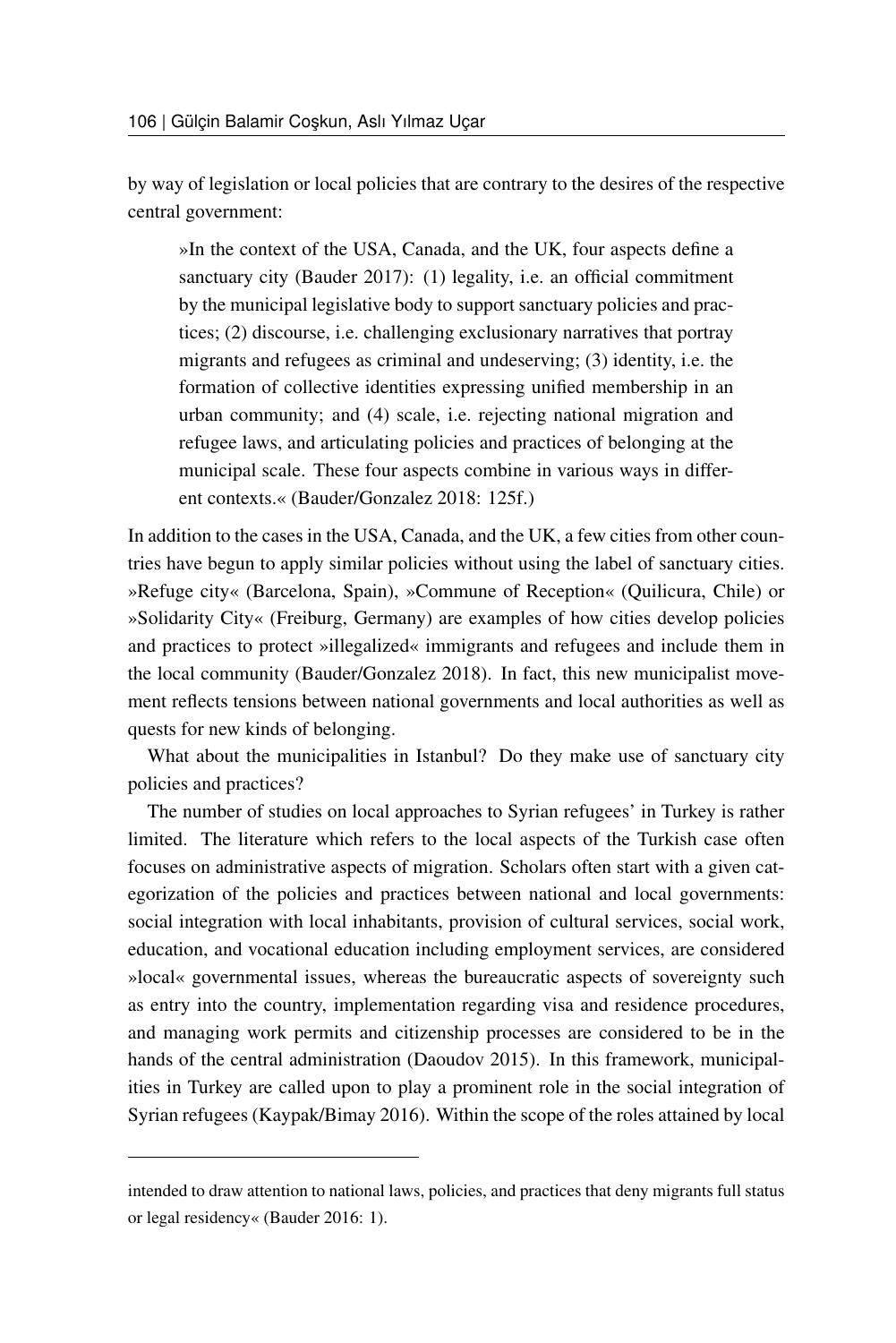governments, some scholars have also explored the challenges for central and local administrations and emphasized the legal and financial challenges that municipalities face (e.g. Demirhan/Aslan 2015). The studies mentioned here thus approach Syrian refugees from an administrative and legal perspective, making a few generalizations in an effort to engage local governments in policies and practices.

The most comprehensive research on the role of municipalities in the management of Syrian refugees was released in January 2017 (Erdogan 2017). A research team ˘ at Hacettepe University's Migration Research Center conducted in-depth interviews with representatives of all the district municipalities in Istanbul. The report contained valuable statistical data on the role of municipalities and makes policy recommendations to incorporate municipalities into the management process. The report also examined the similar legal, administrative, and financial obstacles municipalities face in the management of this process. However, like the studies mentioned above, Erdoğan also employed a holistic approach and made generalizations about the municipalities' responses.

As we indicated earlier, municipalities' responses concerning the lack of legal authorization for their involvement in migration policies and practices differ from each other. We argue that these varied responses can only be captured by a comparative analysis of the municipal approaches by employing qualitative field data. In one recently published work, Yeseren Eliçin (2018) focused on the varied local approaches to Syrian refugee movement. Her field research dealt with three district municipalities of Istanbul — Zeytinburnu, Sultanbeyli, and Sişli. Using the data she obtained, she analyzed challenges that municipalities face, as well as what types of services are delivered to refugees, and how they are organized. According to her, »the solutions which the mayors find are also proportional to their creativity, financial and human resources they can deploy, and their institutional capacity« (Eliçin 2018: 94). Along with Eliçin's study, but not limited to its scope, we aim to contribute to the literature on the cases of municipal approaches and responses in Turkey to Syrian refugee movements.

By employing a comparative analysis of the qualitative field data on municipal approaches to Syrian refugee movements, we aim to analyze the distinctive elements of approaches and responses of municipalities in Turkey to the refugee movement within the conceptual framework of Bauder's conceptualization of sanctuary cities.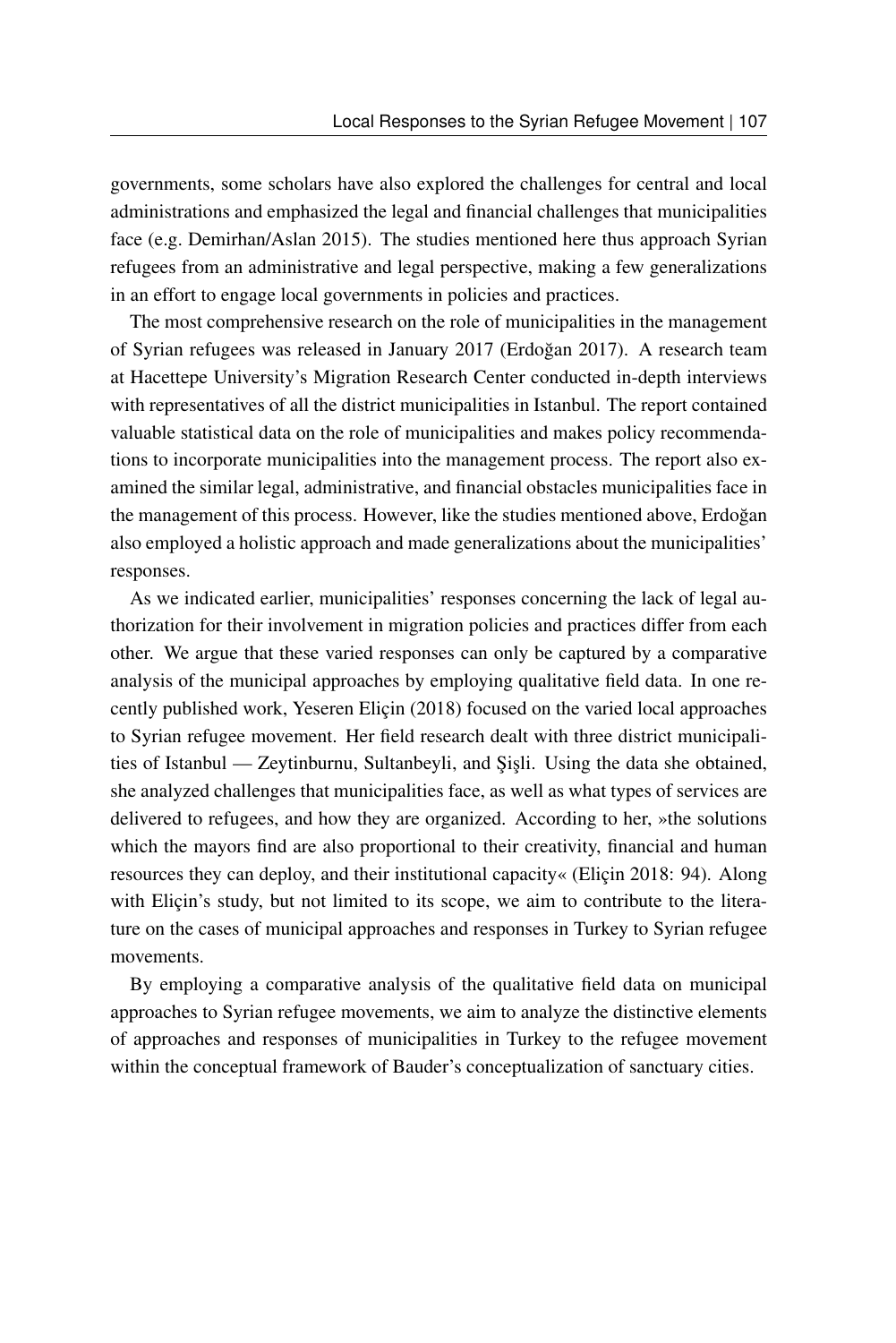## **TURKEY'S SYRIAN REFUGEE POLICY: LEGAL AND ADMINISTRATIVE ASPECTS**

The main pillar of the policy on Syrian refugees in Turkey is the granting of  $\alpha$ asylum seeker $\langle$  status rather than  $\rangle$ refugee $\langle$  status, in that displaced people are considered ›guests‹ who have temporarily fled to Turkey to return to their country when the emergency situation ends or to move to another country. According to this logic, it is enough to focus on meeting the basic needs of these displaced people, particularly those living in shelters. These basic services such as education, healthcare, and social support are provided by national governmental agencies to Syrian refugees within the shelters according to national rules and regulations. Moreover, since the Syrian refugees' movement is temporary, there is no need for long-term social integration services and local / urban authorization, so local governments can be ignored.

#### **Syrians as ›Asylum Seekers‹ under Temporary Protection**

The main international document that regulates the legal status of refugees is the 1951 Refugee Convention Relating to the Status of Refugees, agreed on in Geneva on 28 July 1951. The Convention defines the term »refugee« and outlines the rights related to this legal status. With the 1967 Protocol, the Convention was amended; geographical and temporal limitations of the definition were removed, and universal coverage was enacted. Turkey approved the Convention in 1961 by Law No. 359, and the Protocol by a Decision of the Council of Ministers (1968). However, Turkey kept the geographical reservation of the refugee definition and preferred to apply the Convention »only to persons who have become refugees as a result of events occurring in Europe« (Protocol Relating to the Status of Refugees 1967). With this addition, Turkey became the only member of the Council of Europe that kept a geographical reservation to the Refugee Convention (Amnesty International 2016: 6).

The Convention and the Protocol (with the reservation) remained the basic and sole regulation regarding migration policies in Turkey for almost 30 years. The first national regulation, called the Regulation on Asylum, was adopted in 1994 (Regulation on Asylum 1994). Its aim was to establish the basic principles and procedures of regulating migration and to authorize the relevant institutions to address this task. By keeping the geographical limitation in the Regulation, Turkey declared that it would only accept European asylum seekers fleeing persecution as »refugees«.<sup>[3](#page-5-0)</sup> The Regu-

<span id="page-5-0"></span><sup>3 |</sup> The 1994 Regulation created the new category of »asylum seekers« for refugees from outside Europe. The Regulation can be considered to be a response to the refugee movements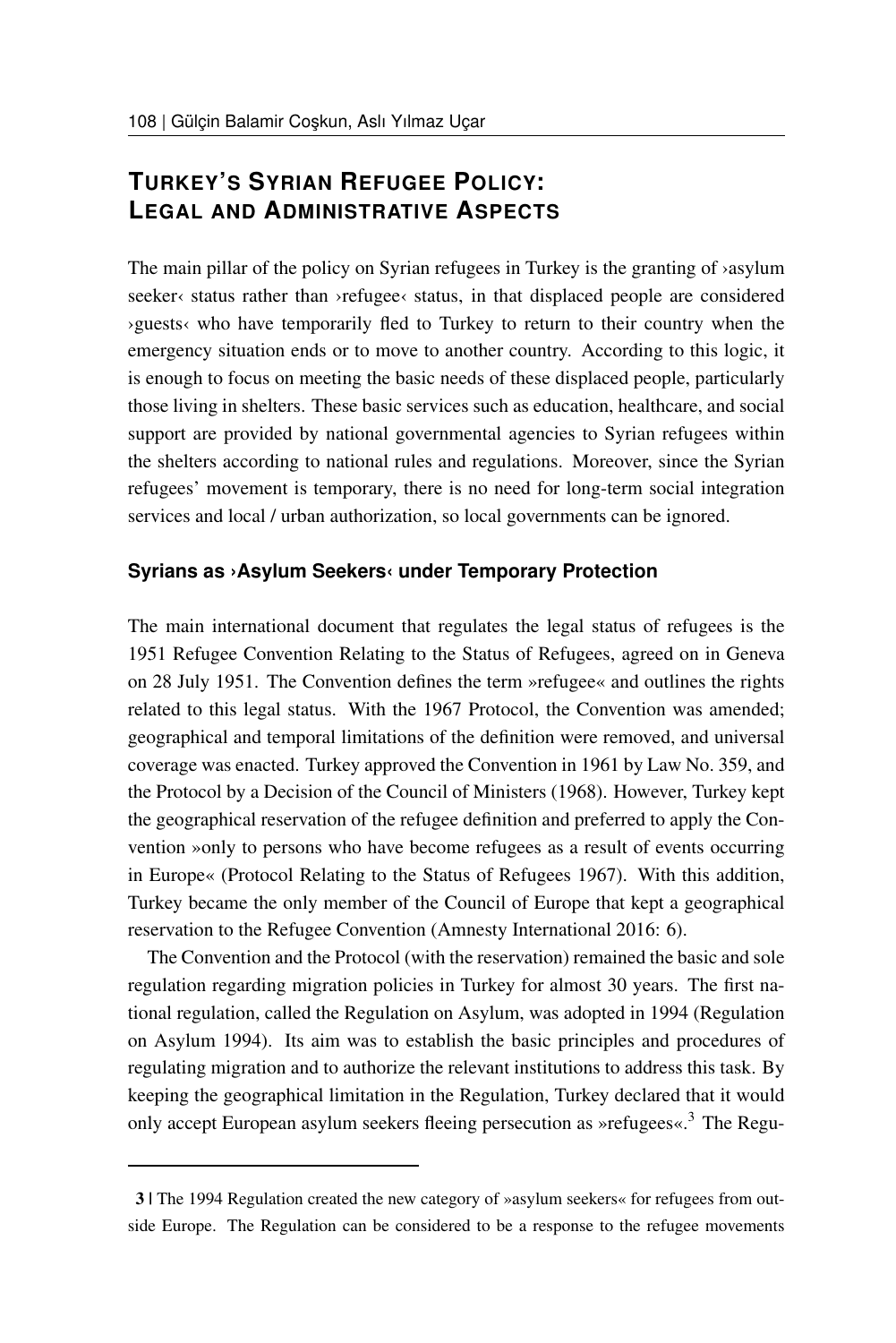lation of 1994 was revised in 2006. However, the refugee definition was maintained as it was. In this revised version, there were some amendments concerning migrants considered to be of Turkish origin, but there is nothing new for the others.

Therefore, when the displacement of Syrians reached its peak in the beginning of 2012, they did not qualify as refugees in the eyes of Turkish authorities according to this legal framework. The government preferred to refer to Syrian refugees as ›guests‹ who would soon return to their country, as they expected the war to end before long. However, this prediction did not come true, and it became necessary to make legal arrangements to effectively address this humanitarian crisis. For this reason, the Turkish government granted Syrians the status of »asylum seekers« in April 2012 with a »Circular on Syrian Refugees« by the Prime Minister's Office (Prime Minister's Office 2012).

As a party to the Protocol and to the 1951 Refugee Convention, Turkey permits fleeing Syrians to reside for a »reasonable« period of time and thus provides a »temporary asylum« right until they are accepted as refugees by a third country — on the condition that these people fall under the refugee category as laid out in the 1967 Protocol and the 1994 Regulation (Ertuğrul 2017: 157). However, with the increasing number of Syrians who fled to Turkey, this legal framework became conspicuously insufficient. Thus, Turkey adopted its first asylum law, Law No. 6458 on Foreigners and International Protection, in  $2013<sup>4</sup>$  $2013<sup>4</sup>$  $2013<sup>4</sup>$  First, the Law defines three types of inter-national protection: »refugees« (art. 61),<sup>[5](#page-6-1)</sup> »conditional refugees« (art. [6](#page-6-2)2),<sup>6</sup> and »subsidiary protection« (art.  $63$ ).<sup>[7](#page-6-3)</sup> In addition to these types of international protection, the last section refers to the category of »temporary protection«. According to art. 91(1), »Temporary protection may be provided to foreigners who have been forced to leave their country, cannot return to the country that they have left, and have arrived at or crossed the borders of Turkey in a mass influx situation seeking immediate and temporary protection« (Law No. 6458). The second paragraph of art.

coming from Iraq and Iran at the beginning of the 1990s (Regulation on Asylum 1994, quoted according to Altunok 2017: 302).

<span id="page-6-0"></span><sup>4 |</sup> It is necessary to emphasize that this law had also been prepared according to the *acquis communautaire* within the framework of membership negotiations with the EU.

<span id="page-6-2"></span><span id="page-6-1"></span><sup>5 |</sup> Those who are fleeing from events in a European country are accepted as »refugees«.

<sup>6 |</sup> Those who are fleeing from events outside Europe and who must await resettlement to a third country are classified as »conditional refugees«.

<span id="page-6-3"></span><sup>7 |</sup> Those who are not suitable for the previous categories but who require protection because of mortal danger in their country of origin are provided with »subsidiary protection«.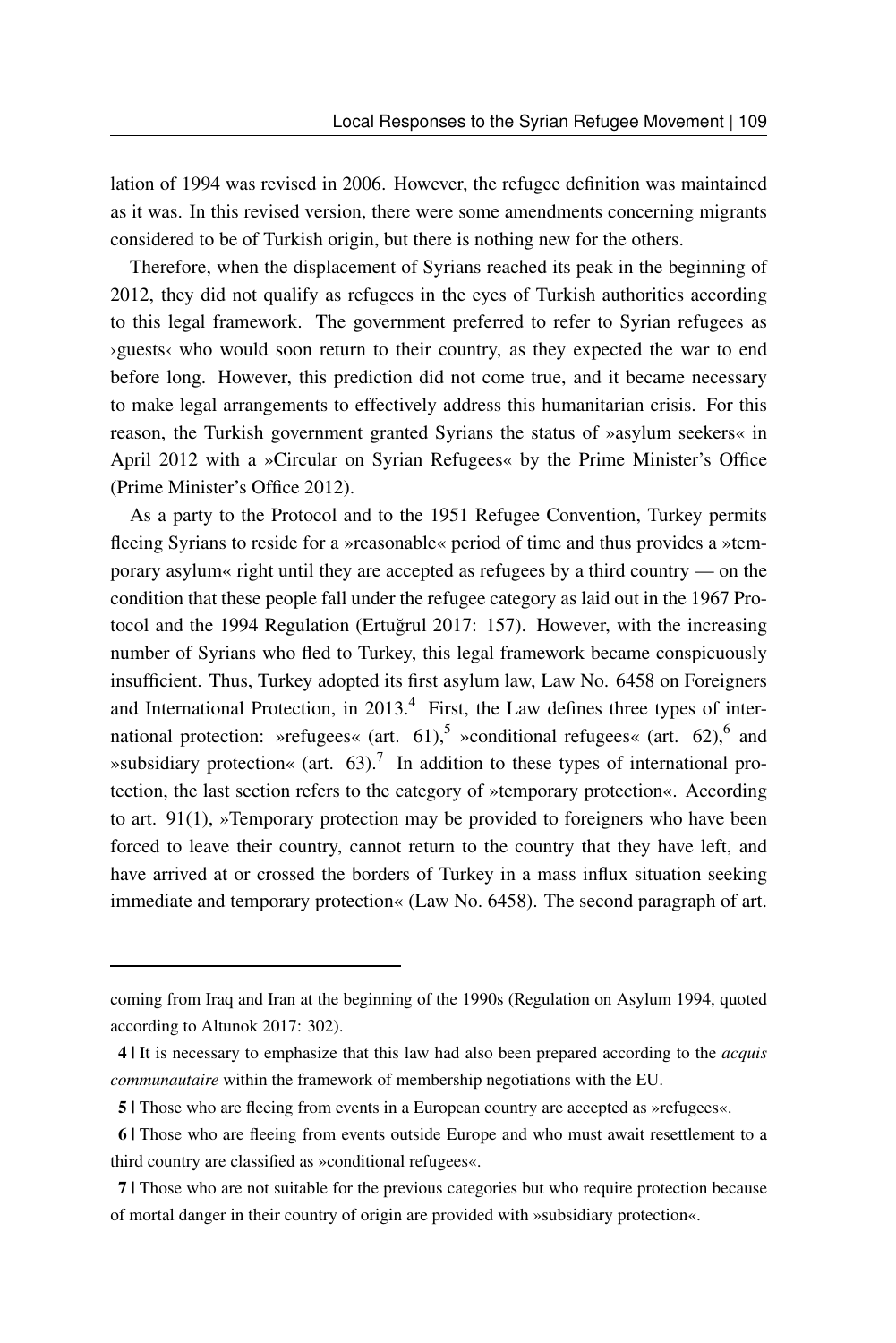91 links the implementation to a Directive to be issued by the Council of Ministers.<sup>[8](#page-7-0)</sup> The Temporary Protection Regulation (TPR) was prepared accordingly, and entered into force in 2014 (TPR 2014). It has constituted the framework for the procedures and principles related to those under temporary protection. According to the TPR, »foreigners under this Regulation can be provided with health, education, access to labor market, social assistance, interpretation and similar services« (ibid.: art. 26). By way of interim provisions, the TPR grants temporary protection status to Syrians who crossed Turkey's borders due to events that have taken place in Syria since April 28, 2011. It means that »health, education, access to labor market, social assistance, interpretation and similar services« are legally guaranteed to them (ibid.: provisional art. 1).

Although this new legal framework is more encouraging than the previous one, it still contains at least two major problems. First, while under temporary protection, Syrians cannot individually apply for international protection (ibid.: art. 16). According to Öztürk, this situation represents a conflict with the 1951 Convention, since it restricts their right to apply for international protection (Öztürk 2017: 248–249). Secondly, the TPR does not provide any time limit for temporary protection status. This is very problematic, since the temporary protection identification document is not equivalent to a residence permit, and therefore »its duration shall not be taken into consideration when calculating the total term of residence permit durations and shall not entitle its holder to apply for Turkish citizenship« (TPR 2014: art. 25). However, as the case of Syrians shows us, this ›temporary‹ situation can persist for years and create a roadblock to developing more specific integration policies.

### **The Central Administration as the Sole Actor**

The administrative organization of Turkish migration policy should be analyzed in two separate periods: before and after 2013 — that is, before and after the establishment of the Directorate General of Migration Management (DGMM).

In the first phase of the Syrian refugee movement, before 2013, the administrative organization of the migration policy was fragmented among various public institutions. The National Police as well as governors were authorized to coordinate the

<span id="page-7-0"></span><sup>8 |</sup> For the development of the concept of »temporary protection« within the EU and UNHCR, see Council Directive 2011/55/EC; UNHCR (2014). However, the temporary protection regime can be also interpreted as a deviation from the refugee regime. For a detailed analysis of temporary protection and a critical point of view, see Öztürk (2017) and Baban/Ilcan/Rygiel (2017).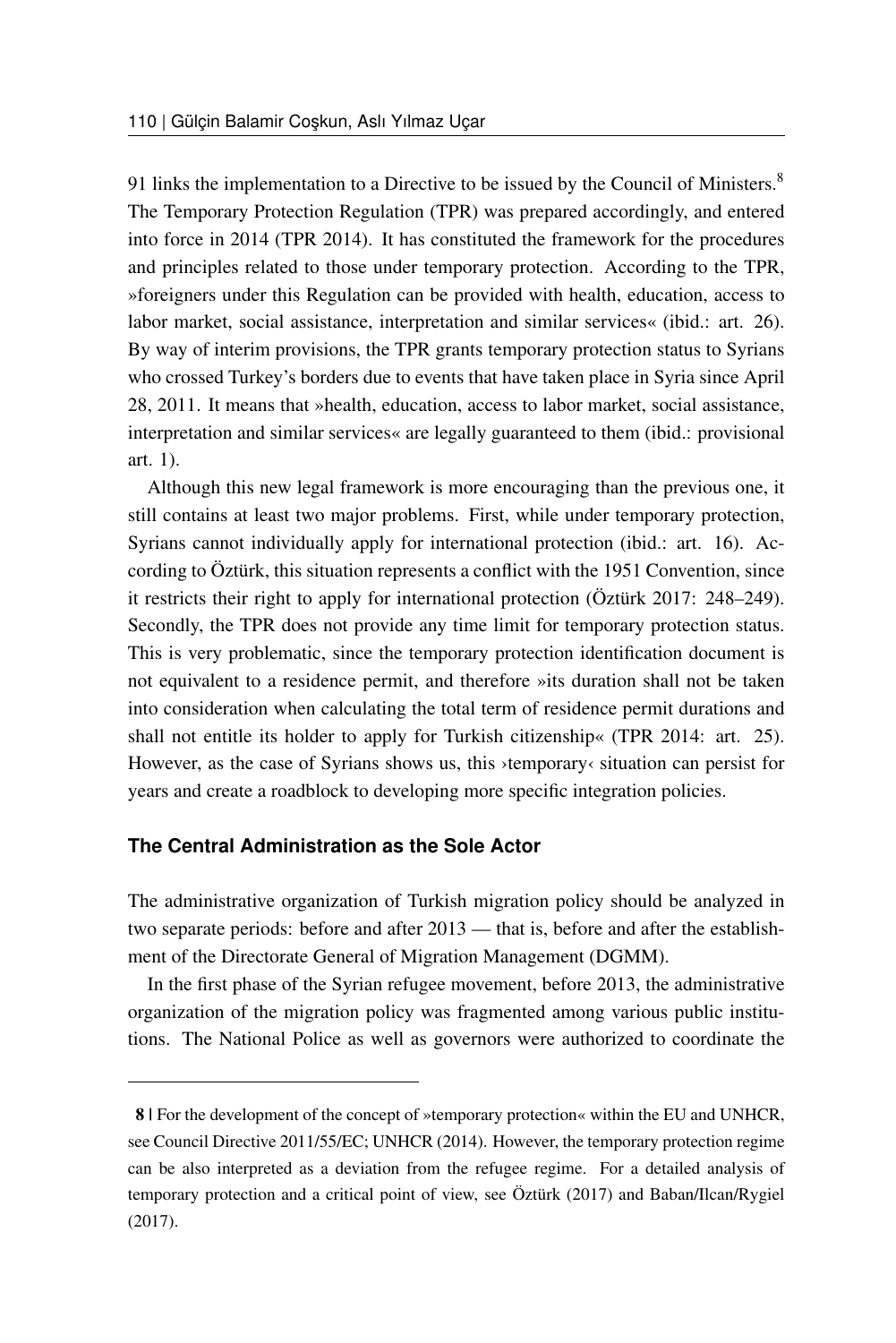population in their respective areas. However, the task of coordinating the ›refugee crisis‹ was given to the Disaster and Emergency Management Authority (AFAD) under the Prime Ministry in the first few years of the displacement of Syrians. The authorization of AFAD was not a coincidence, since the Syrian ›influx‹ (or other mass migration cases) was considered to be a state of emergency, similar to earthquakes, floods, storms, etc., as it was defined in the Disaster and Emergency Management Centers Regulation (2011). This ›emergency-oriented‹ perspective clearly dominated the Circular issued by AFAD (2014b) on the Management of Services Provided for Foreigners under Temporary Protection numbered 2014/4 in December 2014.

With the rapid increase in the number of Syrian refugees, and as it became obvious that the conflict in Syria would not be temporary, a civilian agency was established in 2013 to manage migration policy: the Directorate General of Migration Management (DGMM). Its purpose was to execute the international protection of refugees as stated by Law No. 6458 on Foreigners and International Protection. As a civilian agency, the DGMM was authorized to register migrants and decide on their right to movement within the country. The DGMM registers Syrians and directs them to temporary accommodation centers or approves their stay in a given province (Law No. 6458: art. 24).

Syrians living in temporary accommodation centers are provided with healthcare, education, social assistance, and other related services by the DGMM and other ministries and their field units. Nevertheless, Syrian refugees need more than what the refugee camps can provide, and they flee to the cities. So, how can the needs of the Syrian refugees living in these metropolitan areas be satisfied?

The daily humanitarian needs and health services of Syrian citizens who live outside the camps in Turkey have also been met by related ministries (Ertuğrul 2017: 163). Syrians registered by the DGMM are provided with an ID card that gives them access to medical and other material assistance services (see ibid.). According to Law No. 6458 and to the Regulation of 2014, health services are under the responsibility of the Ministry of Health, and Syrian refugees are entitled to receive treatment at public hospitals in each province. Educational services are the duty of the Ministry of Education, and children of Syrian citizens are obliged to register their children in public schools.<sup>[9](#page-8-0)</sup> Issues concerning employment fall under the duties of the Ministry

<span id="page-8-0"></span><sup>9 |</sup> The integration of Syrian pupils into the formal education system is a crucial problem for the development of a culture of living together, but it is outside of the ambit of this research paper. For more detailed analyses of this subject, see HRW (2015), Emin (2016) and Heyse (2016).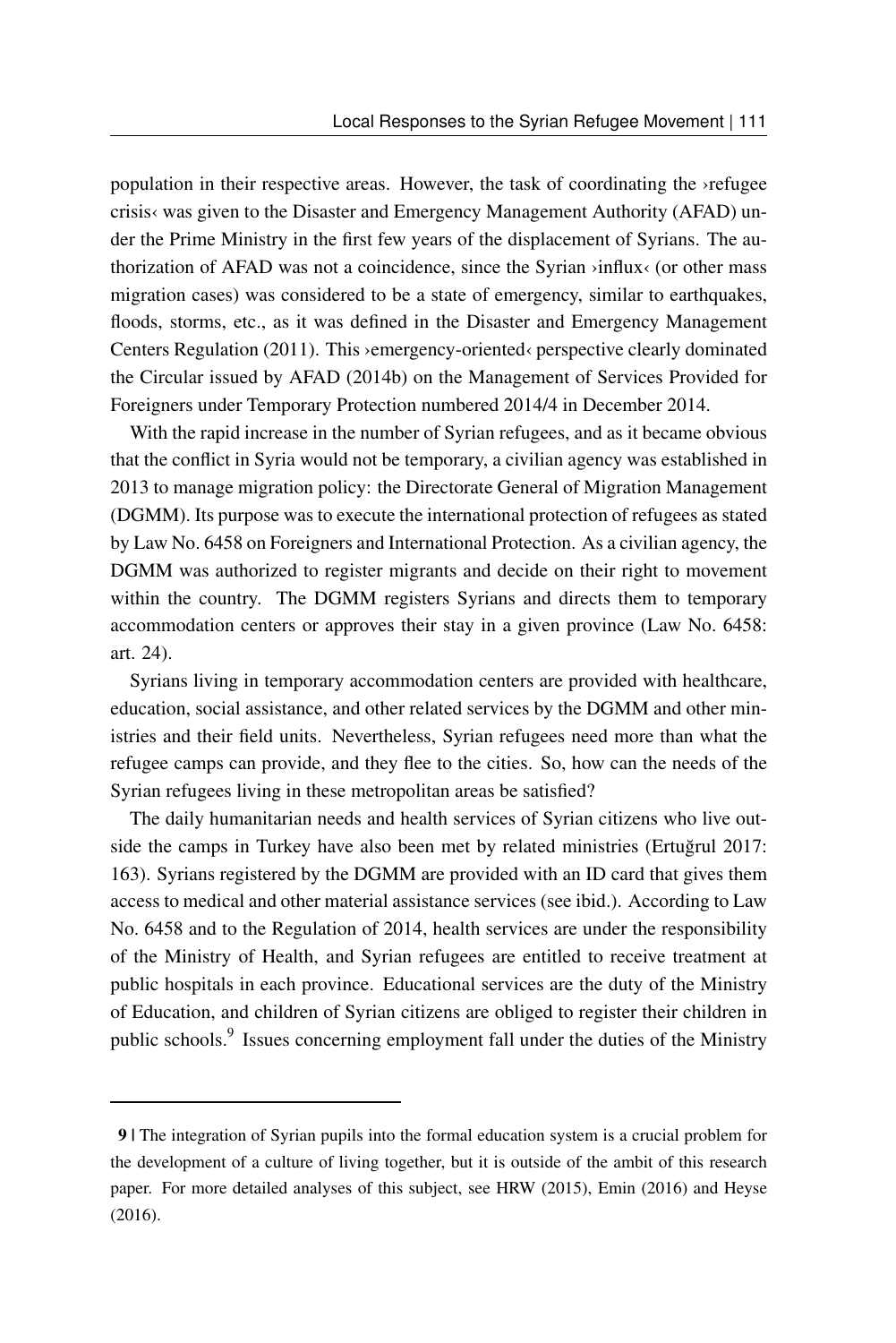of Labor and Social Security. Integration and social services are duties of the Ministry of Women and Family.

Concerning the aforementioned services, the TPR and the Circular 2014/4 (AFAD 2014b) called for cooperation among public institutions, international organizations, and other relevant institutions. It is striking that all the legal documents mentioned make only one reference to local governments — a single article in Law No. 6458, which called on local governments alongside other public institutions, universities, international organizations, and civil society organizations to provide suggestions and contributions for integration activities to be carried out by the DGMM (art. 96).

In addition to national legislation on migration and Syrian refugees, regulations dealing with local governments — Law No. 5393 regarding the role and function of urban local governments, and Law No. 442 regarding governments of rural vil-lages — also make no mention of migration whatsoever.<sup>[10](#page-9-0)</sup> As such, national rules and regulations have remained silent regarding local governments' role in taking care of the urban / local needs under international or temporary protection.

Indeed, there are legal barriers that even prevent municipalities from providing services to Syrian refugees:

1. Law No. 5393 on Municipalities limits the municipal service provision to ›citizens«, meaning that Syrian refugees are not able to benefit from any municipal services.

2. Law No. 5779 on the Allocations to be Transferred from the General Budget to Municipalities states that allocations from the central administration to local governments are calculated on the basis of the population (referring only to citizens) and the scale of the municipal territories. Therefore, there are no monetary outlays earmarked for municipalities to provide services to migrants.

As we have shown, it is clear that the central administration is the sole authority regarding all services to be provided under the temporary protection regime in Turkey; this is stated in legislative documents, and there is no reference made to local governments. However, during our interviews, we observed that local authorities have created institutions or have been cooperating with civil society organizations in order to provide free services and orientation to Syrians about education, health services, and training opportunities. This means that they find — or are forced to find — some bypass methods, circumventing their exclusion from being granted authority in the

<span id="page-9-0"></span><sup>10 |</sup> In the administrative structure of Turkey, given its nature as a unitary state, the national government is responsible for providing the main public services throughout the entire country, such as education, healthcare, security, etc., whereas local governments are responsible for local services such as transportation, electricity, water, fire protection, etc. within their jurisdictions.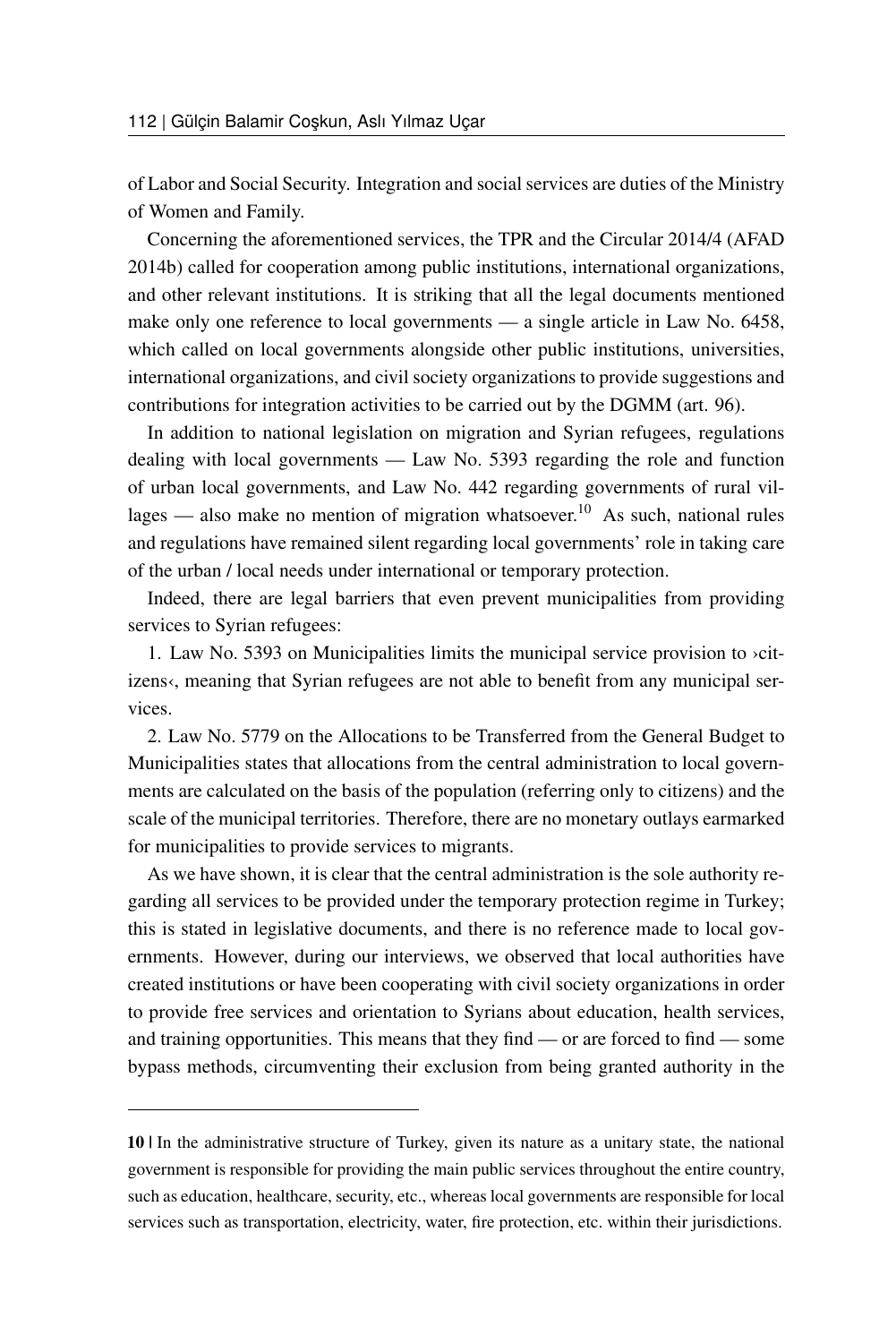migration field, similar to what other cities worldwide have done under the sanctuary city framework. For these reasons, it is necessary to examine their practices in more detail.

### **PRACTICES: LOCAL APPROACHES AND RESPONSES**

At the beginning of the Syrian refugee movement, the Platform for Monitoring Syrians in Istanbul conducted detailed field research and published a report, suggesting that housing, social assistance, healthcare, education, and employment were the main problems for Syrians, and that municipalities were the first point of contact that they could turn to (Platform 2013). In other words, as stated above, it is at the municipal level where refugees primarily contact governmental institutions to satisfy their basic and immediate needs, ranging from housing to employment.

In this section of the article, we show how municipalities have approached and responded to this unpredictable situation. In order to do so, we did a small-scale field research to define the challenges that municipalities face, to uncover alternative solutions that they have developed, and to reveal the similarities and differences between municipalities' practices. We conducted semi-structured in-depth interviews $11$  with representatives from five district municipalities<sup>[12](#page-10-1)</sup> of Istanbul. Sultanbeyli, Bağcılar, and Esenyurt are led by Turkey's ruling party (AKP) and have the highest proportions of refugee populations, while the other two, Şişli and Kadıköy, are led by the main opposition party (the CHP) and have relatively small proportions of refugees. In-depth interviews took place with deputy mayors in charge of Social and Cultural Affairs in the municipalities of Bağcılar and Esenyurt (AKP), an expert from the Directorate of Social Assistance in the municipality of Sultanbeyli (AKP), an expert from the

<span id="page-10-0"></span><sup>11 |</sup> In-depth interviews have a variety of advantages over other approaches. First, as the literature suggests, the unsteady nature of macro-politics and the shifting scope of municipal involvement in this complicated situation make it difficult to conduct structured interviews. Second, semi-structured in-depth interviews provide space for interviewers to lead the interview, which is crucial to sufficiently probe for further information.

<span id="page-10-1"></span><sup>12 |</sup> Insofar as the study was interested in exploring the differences between municipalities in the management of the Syrian refugee movement, eight district municipalities with different political affiliations, socio-economic structures, and proportions of refugee population were determined in the early days of the study. They were asked for their support or legal permission, to which only five of them responded positively. One declined, and the rest did not respond at all. In the end, the field study was conducted in five district municipalities.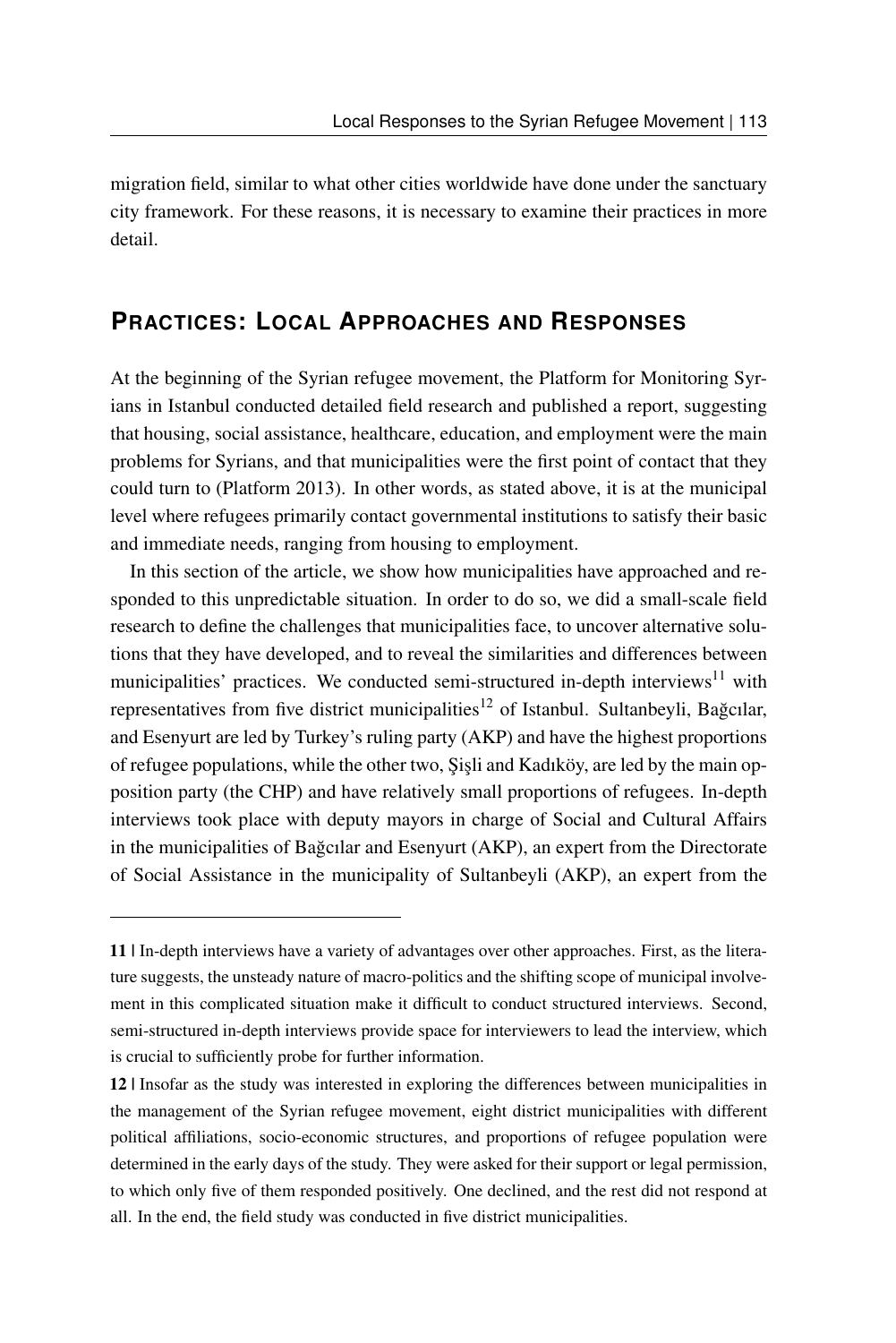Migration Unit in the municipality of Sisli and a researcher in the municipality of Kadıköy (CHP).

In the following, we employ a comparative approach to analyze the interviews and to shed light on the similarities and differences among municipalities in terms of their approaches to the issue and the responses they have developed. We divide the most important axes of comparison that emerged from the interviews into main categories and present a comparative analysis of our findings under each category.

#### **A Political Approach to Syrian Refugees**

As indicated in the first section, the discourse of the Turkish Government towards Syrian refugees has not been stable, but has been changing since the first arrival of Syrians in 2011. At the beginning of the Syrian crisis, they were called ›guests‹ or ›brothers and sisters‹. For example, in October 2014, the AFAD reported about the official visit of President Erdoğan to Islahiye with the following headline: »(T)he President celebrated Syrian Guests' Bayram in Islahiye« (AFAD 2014a). However, it has changed over time. In July 2016, Erdogan was talking about the possibility of ˘ citizenship for refugees, in particular for qualified Syrians (BBC 2016).

This general discourse on Syrians has had different repercussions for municipalities. Officials from the Justice and Development Party (AKP) have preferred to use the official narrative of the government. During the interviews, the interviewees from the Municipalities of Bagcılar and Sultanbeyli (AKP) emphasized several times that ˘ it was necessary to »help Syrians« because they were forced to flee their homes and that it was a humanitarian issue. Therefore, we argue that those two municipalities have developed a *humanitarian-moral attitude* and that they legitimize their actions from this perspective. However, it is necessary to point out that the interviewee from Sultanbeyli made some references to the rights of refugees and the need to maintain harmonization between Syrians and the host community. It seems that international projects that involve them and accumulated knowledge from these international networks — Sultanbeyli is the most engaged actor in projects among municipalities in Istanbul — have moved them to a more *rights-based approach*, although they do not advocate it openly. On the other hand, the interviewee from the municipality of Esenyurt (AKP) did not explicitly contradict the general guest discourse, but added a new economic dimension. He said that »asylum seekers contribute to the economy both as consumers and entrepreneurs. Local tradesmen also took advantage of refugees as cheap and unlicensed labor and used them as guards to open unlicensed workplaces« without a critical perspective of exploitation. In other words, the municipality of Esenyurt preferred using the label »asylum seekers« and is closer to em-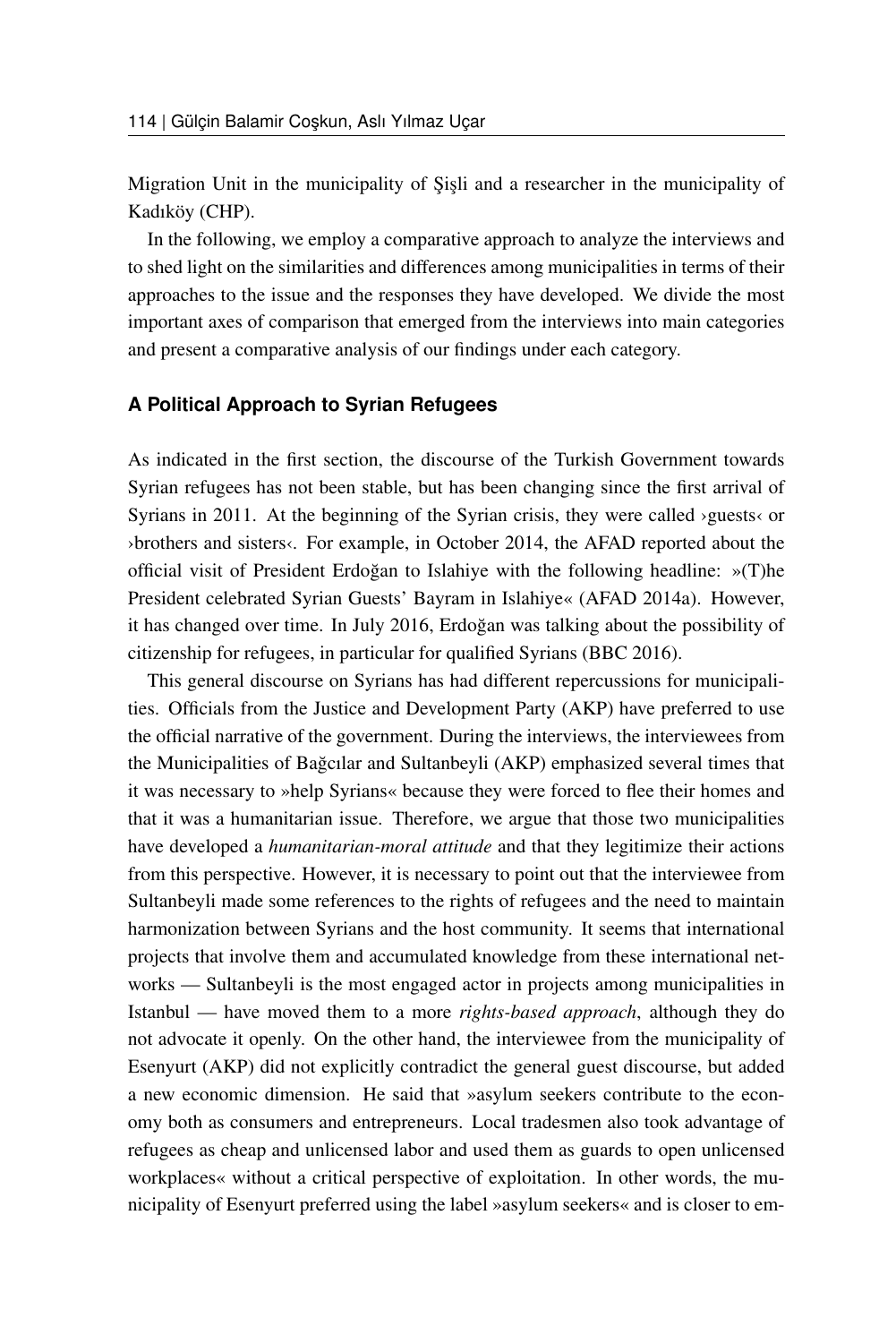ploying a more *economist-utilitarian* approach. In fact, this interview has confirmed previous academic reading not only on Syrians' roles as workers in mostly informal sectors (Akdeniz 2014; Senses 2015), but also on new Syrian entrepreneurs (Gürsel 2017). Consequently, representatives from municipalities with the same political affiliation as the ruling party have preferred using the national government's term of ›guests‹ and have emphasized the ›temporary‹ character of the Syrians' presence.

The political approach of the interviewees from the main opposition party, the Republican People's Party (CHP) was profoundly different. They openly criticized the >guest discourse< of the governing party and emphasized the right to have rights. Although the refugee status of Syrians is not officially or legally recognized, they used the term >refugees< and made references to different rights that Syrians should have. In other words, interviewees from the Sişli and Kadıköy Municipalities (CHP) appear to have adopted a *rights-based approach* towards refugees.

The municipality of Kadıköy, in fact, has tried to put this approach into practice more. The interviewee from Kadıköy emphasized that the refugee population in Istanbul was not only constituted of Syrians, but that it also comprises Iraqis and Afghans, as well as Turkish citizens of Kurdish origin. They emphasized the necessity of creating a culture of living together for all. In order to do so, they designed a »living room« in a neighborhood where Syrians live. The interviewee explained their project in more detail:

»The problem that we saw was the following: There is a problem in the intercommunication among people. They are intolerant towards others. We brought couches, tables, and chairs and we built a living room on the street. We wanted to emphasize the transformation from a temporary situation to a permanent situation. We told them: ›You cannot tolerate this person since you think he or she is different. Talk among yourselves. There were six Syrians and six people from the local community [Fikirtepe]. They sat down and drank tea. We saw that laborers started to talk about the difficulties they face at their workplaces and they all found out that they had similar problems [. . .]. At the end, a friendship environment flourished.«

As it can be concluded from this quote, the municipality of Kadıköy (CHP) has preferred to use refugee-friendly labels within a rights-based approach for the Syrian refugees in contrast to the national discourse. In that sense the Kadıköy Municipality, within its limited area of legal-financial authorization, attempts to establish a »unified membership« within its locality among all disadvantages groups. The municipality of Kadıköy uses policies and practices similar to the other sanctuary cities, but this is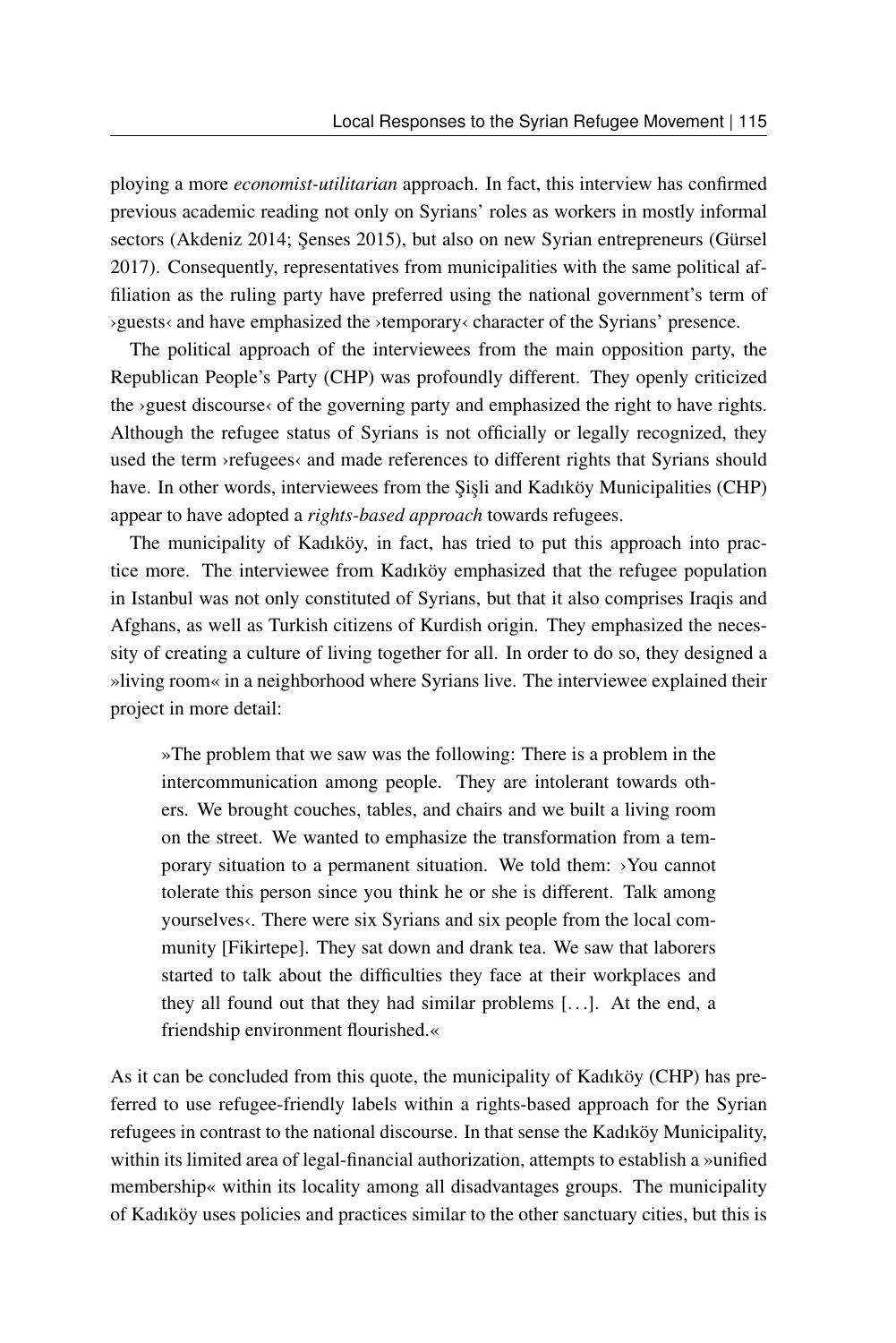not done in the form of an official commitment by the municipal organ, since municipalities are not granted such a degree of autonomy from above.

The differing political approach towards the Syrian refugee issue is also reflected in the administrative organization and the qualifications of the personnel employed within municipalities.

The Sişli Municipality (CHP) has established a dedicated unit for migrants, the Migration Unit under the Directorate of Social Support Services to concern the refugee issue (Şişli Municipality 2018). The main task of this Unit is to provide counselling for migrants regardless of their residence status. Sisli Municipality has also recently built up a Center for Solidarity and Support with Refugees (2018) in cooperation with a civil society organization (Migrant Solidarity Association 2018) as a contact unit to provide assistance in order to direct refugees to the proper authorities — especially for health services — or to provide translation services.

The municipality of Kadıköy (CHP) has consciously refused to set up a dedicated unit for refugees since they adopted a comprehensive approach towards all migrants and disadvantaged groups of society. The municipality of Kadıköy is also unique in its taking the initiative to authorize a group of young, research-oriented people to monitor and analyze issues concerning Syrian refugees and migration.

The interviewees in the municipalities of Sisli and Kadıköy (CHP) were young, research-oriented personnel with academic affiliations, which is common for those municipalities, while those in the municipalities of Bağcılar, Sultanbeyli, and Esenyurt (AKP) were employees with a political affiliation or a bureaucratic background. Though at first glance this would appear to be insignificant for municipalities, in fact it has significant repercussions for municipal approaches to framing the refugee issue. AKP-governed municipalities were more likely to use the mainstream terminology for Syrian refugees, whereas CHP-governed municipalities have aimed to reframe the mainstream perspective. In this framework, municipalities close to the ruling party are rather ready to deliver ›services‹ to accommodate ›guests‹ in a more political and/or bureaucratic way. They emphasize the fact that Syrians are users of public services provided by local authorities, and mayors as elected persons should be more sensitive to the ›needs‹ of citizens who will vote in the next elections. The interviewee from Sultanbeyli summarizes this point:

»The state must adequately explain to society the necessity of citizenship for Syrians and create a consensus. It must open a way for Syrians who want to obtain Turkish citizenship. [...] If providing the right of citizenship is a difficult task to achieve, the state must provide these people with the right to vote in the local elections where they live. Be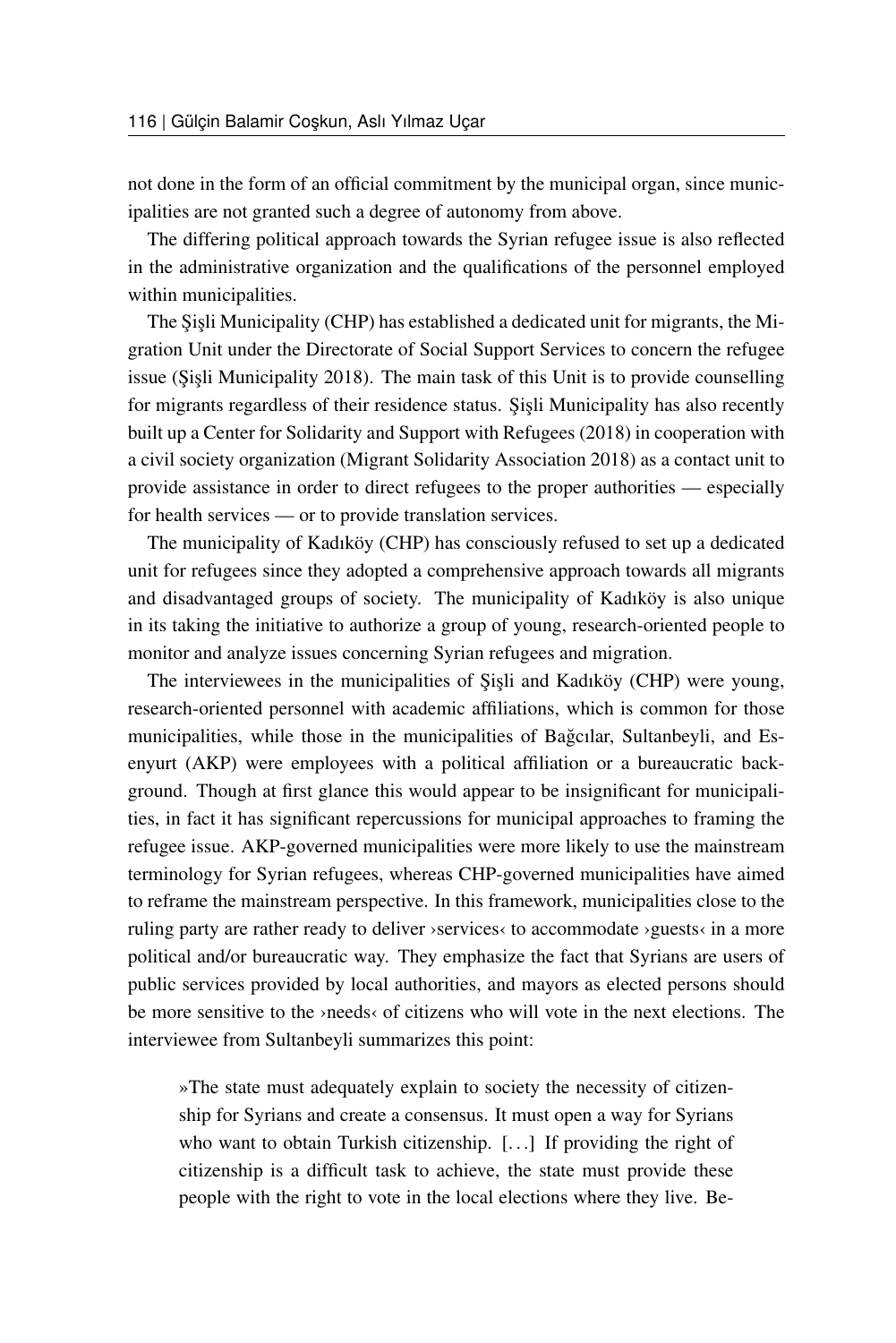cause mayors are bound to attach more importance to those who vote for them.«

CHP-governed municipalities, on the other hand, employed research-oriented people and they have tended to follow recent developments all over the world concerning the migration issue; they then have used the data and information gathered from the field to reframe the issue. Interviewees from CHP-governed municipalities emphasized their worldwide network among municipalities, which shows that they have been eager to reframe the issue in ways that contrasts with mainstream policies and practices, such as those of sanctuary cities.

#### **Legal, Administrative, and Financial Barriers and Municipal Responses**

Regardless of their political position regarding Syrians, municipalities have to act on refugee issues within the boundaries of legal rules and regulations. However, municipalities do not have the authority to initiate and implement policies that respond to a variety of Syrians' needs, from housing to employment. Since the legal infrastructure for municipalities to react to the refugee movement is very limited, they muddle their way through in order to respond to local challenges. Here are their two basic roles as defined by legislative documents and assigned to municipalities.

1. As a facilitator: According to the TPR, the authority to »ensure the establishment [and] management of the referral centers and provision of services in these centers« (TPR 2014: art. 36) lies within the governorates. As such, municipalities are allowed to establish receiving centers or referral centers upon approval by the governorates. Most of the demands collected in these centers are about healthcare, education, and employment issues. Municipalities respond to these demands as facilitators in healthcare and education, and in most of the municipalities a referral system has been established for hospitals, schools, and relevant offices of public agencies (TGNA 2018: 263).

Within this context, Bağcılar and Sultanbeyli (AKP) have employed Syrian personnel for their municipality contact points and translation services. Sişli (CHP) has employed one Syrian refugee, who works for the Center for Solidarity and Support with Refugees (2018), established in cooperation with civil society organizations, to facilitate communication between refugees and local governments. The municipality of Kadıköy (CHP) has not yet employed any Syrian personnel, but was searching for people willing to work under a project-based contract to translate municipal reports and documents at the time of our research.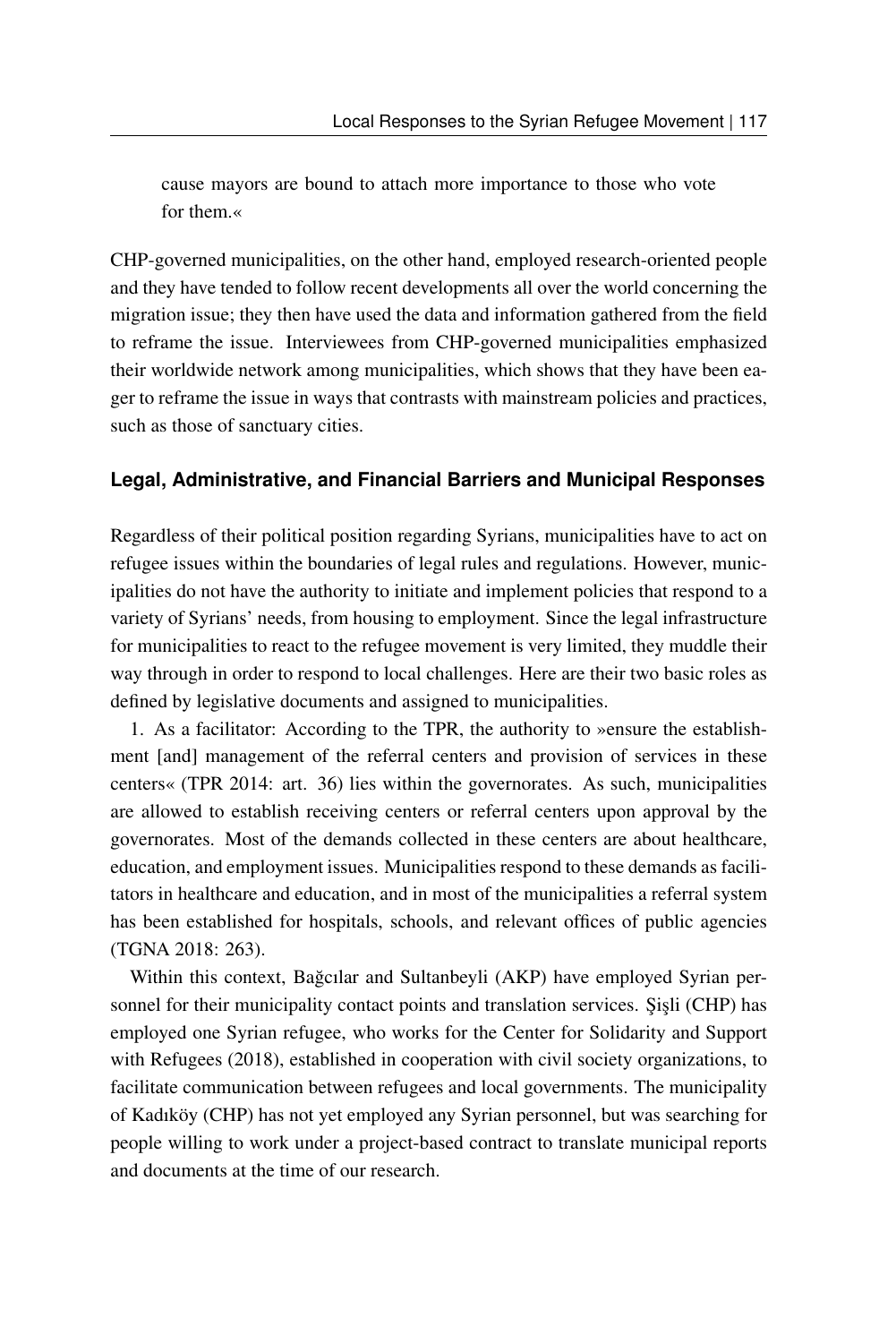2. As a social assistance and social services provider: According to the TPR, the agency authorized to set procedures and principles concerning social assistance and services is the Ministry of Family and Social Policies. However, this does not prohibit Syrians from contacting municipalities for social assistance and services as the first and closest unit of governmental offices.

Municipalities are authorized to provide »social assistance and services« by Law No. 5393 on Municipalities (art. 14). This same article indicates that »municipal services are offered at the closest level to citizens and with the most appropriate methods« (ibid.). Thus, the use of the word »citizens« generally seems to be a barrier to providing social assistance and services to refugees. Interviewees often refer to art. 13 of the Law to legitimize their service provision to refugees, stating that »everyone is a fellow-townsman (*hemsehri*) of his own neighborhood. Fellow-townsmen are entitled to participate in municipal decisions and services, to be informed about municipal activities, and to benefit from the help of municipal authorities« (GNAT 2018: 263).[13](#page-15-0)

Additionally, the Grand National Assembly of Turkey (GNAT) also recognized that »many municipalities provide food, clothing, blankets, and other necessary goods for troubled Syrians, and aid collection campaigns are organized« (GNAT 2018: 263). Syrians in need are included in existing social assistance and protection services (ibid.). As for the content of social assistance, we observed that none of the municipalities provided social assistance in the form of cash. However, they all tried to provide some level of social support in the form of clothing, educational materials for children, etc., and encouraged refugees to take advantage of social facilities free of charge.

To sum up, citizenship seems to be a precondition of utilizing municipal services, and the authority to provide social assistance to refugees is regulated by the Ministry of Family and Social Policies. However, there is an urgent need to establish a standardized and systematic provision of services in Istanbul's municipalities. As a response to this need, the GNAT's Committee on Human Rights Inquiries (CHRI) has recently offered to add a provision to art. 14 of Law No. 5393 to »do or carry out integration services for immigrants« and add a provision to art. 15 to »carry out services in regular and unregulated migration areas if needed« (ibid.: 264). This

<span id="page-15-0"></span><sup>13 |</sup> Babaoğlu and Kocaoğlu have noted that referring to a »fellow-townsman« to provide services to Syrian refugees does not necessarily provide a safe cover for municipalities, since various questions arose during audits by the Court of Accounts (2017: 505). But the authors did not give any details about these questions.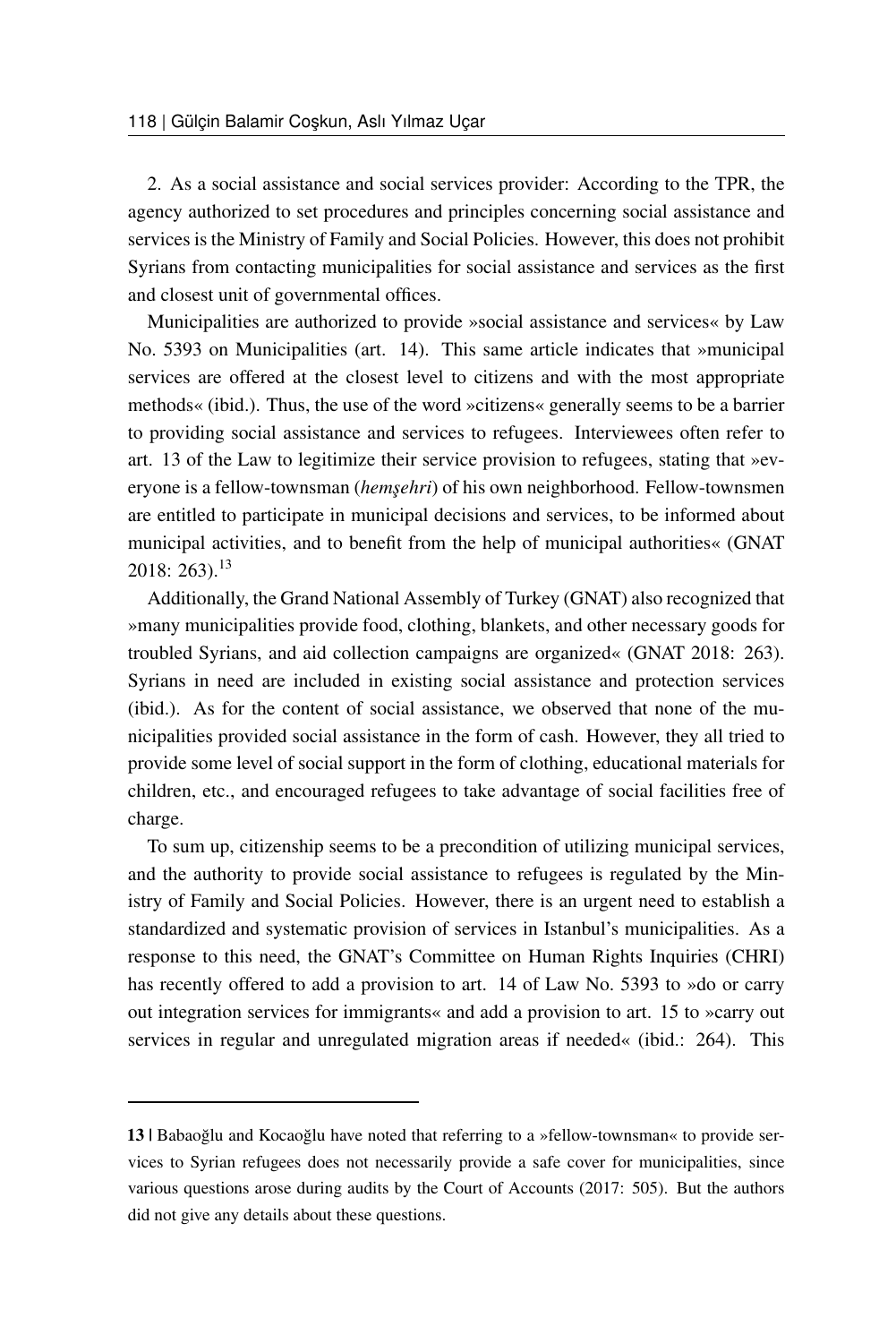regulation may provide the legislative infrastructure necessary for the municipalities when engaging in services with a local element.

Another part of the problem is that there is no communication system between central and local governments in terms of budgeting, which means that there is no financial incentive for municipalities to respond to refugees' needs. According to Law No. 5393, there are two kinds of revenue for municipalities: their own budgets and allocations from the central administration. In terms of their own budgets, refugees do not contribute to the municipalities' budgets, because they do not pay local taxes since they are not citizens. On the other hand, allocations from the national-level budget is calculated solely on the basis of the local population of citizens. The Syrian population is not included in the calculation of these budget shares. Therefore, the presence of more refugees does not lead to an increase in allocations from the central budget to municipalities. The CHRI has also offered an amendment, suggesting that »the number of migrants and asylum seekers residing in these municipal territories should also be taken into account for a share of the central administration [budget]« (ibid.).

Our interviewees from Bagcılar and Sultanbeyli Municipalities (AKP) emphasized ˘ that not including the Syrian population in the calculation of the local budget constituted a profound challenge. Our interviewee from Sultanbeyli explained the problem in these words: »The budget allocated to municipalities depends also on the number of citizens living there. It is necessary to provide additional funding according to [the number of] refugees living in this municipality. In this way, municipalities can offer public services more easily.« Additionally, the interviewee from Bağcılar pointed out that there has been an increase in demand for infrastructure services such as garbage and wastewater, and that they had to supply these services without any financial compensation.

In sum, as the interviews demonstrate, local governments have been pushed into carrying out the provision of social assistance and social support services, even though they are not granted any legal responsibility or any financial authority. In this sense, none of the municipalities has been allowed to commit themselves to support sanctuary policies and practices, nor have any of them rejected national migration and refugee laws, but they have often tended to circumvent or reinterpret existing rules and regulations to expand their role with the help of informal or formal governance networks.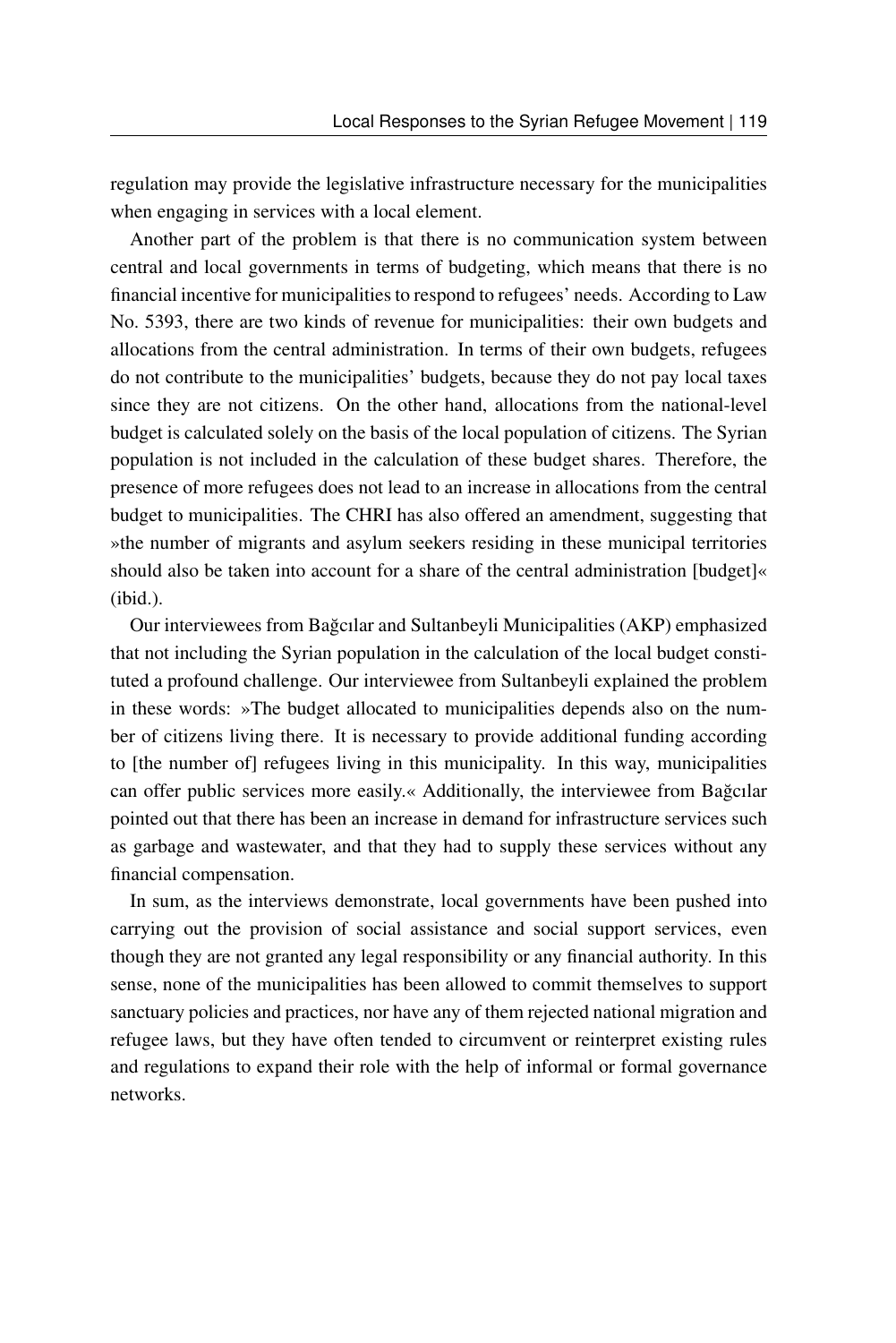#### **Formal and Informal Governance Networks**

We conclude from the interviews that the lack of formal legal authorization has led municipalities to engage with the issue in an informal manner, by cooperating with civil society and market actors to mobilize local human and financial resources in responding to the problems of refugees.

This informal governance on the local scale can be found in different forms in each neighborhood, since each municipality cooperates with different NGOs and civil society organizations. During the interview, the representative from Sultanbeyli (AKP) explained that they needed to find a way to organize services and to finance them after the settlement of the first Syrians in 2014. They quickly decided to establish an association, Association for Assistance Solidarity and Support with Refugees and Asylum Seekers (*Mülteciler ve Sıgınmacılarla Yardımla¸sma Dayanı¸sma ve Destek- ˇ leme Derneği*) which could raise donations and make applications to national and international funding. The interviewee also noted that they had very close relations with the Association: he and some other officials from the municipal government were members of the board of directors. Therefore, assuming that this Association has been acting under the control of the municipal government would not be a major stretch of the imagination. It has offered refugees various services, including healthcare, psychological support, and education. The association itself is located in a building with eight floors, where each floor is reserved for different services provided for refugees. To illustrate the capacity and efficiency of this association, the health service department can be an informative case in point. The first floor is reserved for clinics. When we asked about health services offered to refugees, our interviewee explained:

»Thirteen Syrian doctors work in this Center. If the problem cannot be solved within our clinic, we send patients to the hospital, accompanied by a translator. There is nothing that comes from the central budget. It does not come from the municipality's budget. We create different methods of financing. We have more than 170 patients every day. We examine also patients coming from other districts.«

The interviewees (there were two people) from the municipality of Sisli (CHP) also referred to their cooperation with the Migrant Solidarity Association (*Göçmen Dayanışma Derneği*). The Center for Solidarity and Support with Refugees (2018) was established in October 2016 in their neighborhood in cooperation with the Migrant Solidarity Association, Expertise France and the municipal government of Sisli.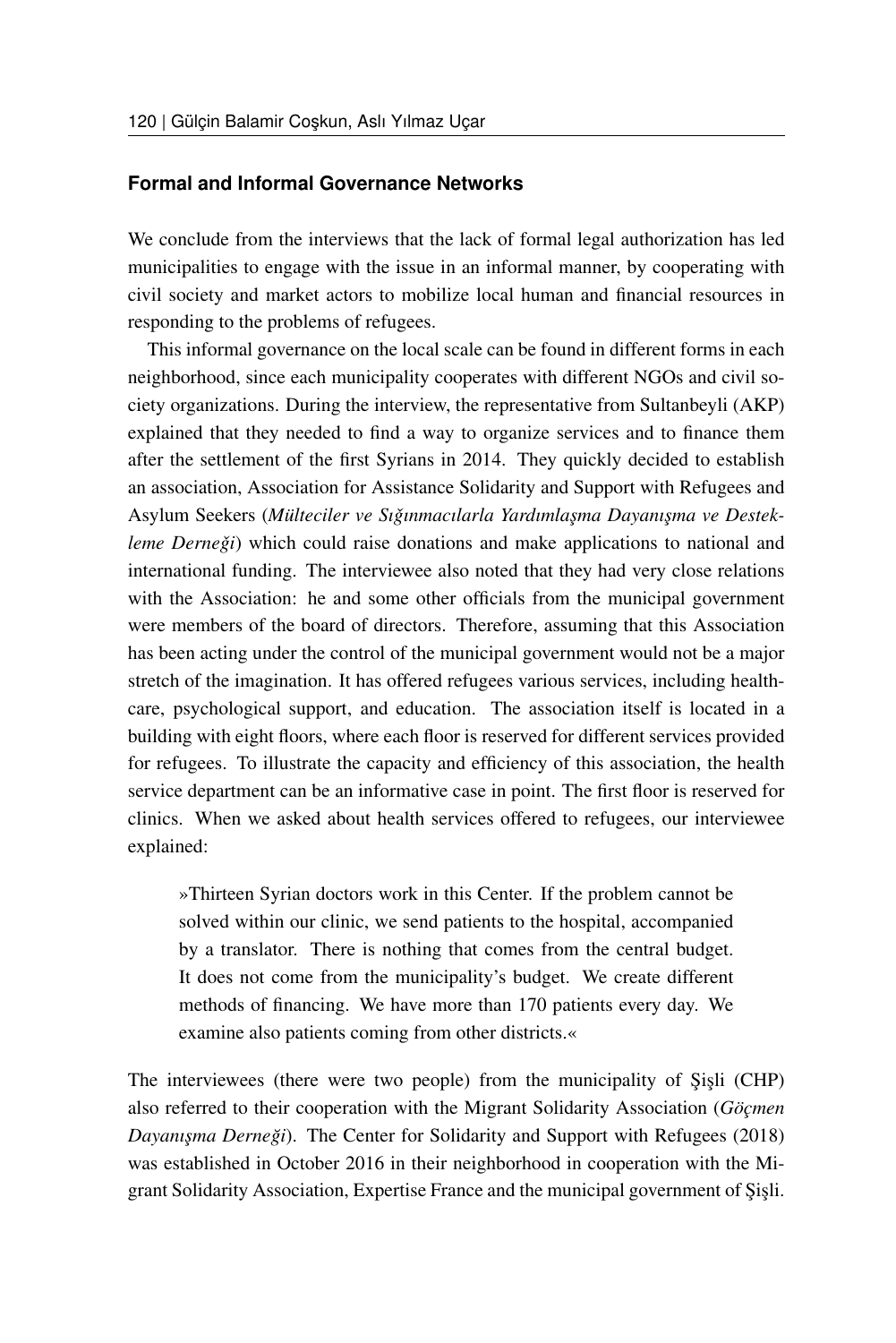Similar forms of governance networks, formal and informal, between municipalities and civil society organizations can be observed throughout all the municipalities of Istanbul (Eliçin 2018: 85–88). In brief, the governance network in each neighborhood signals the potential of institutionalizing the provision of social support and assistance services through civil society organizations by circumventing national rules and regulations.[14](#page-18-0)

#### **Personal Ties and Political Affiliations**

There is one significant point to consider which we also noticed during the interviews — the data about refugees (how many refugees were living in the neighborhood, where they were living, what they were doing to earn their living, etc.) within municipal jurisdiction was not clear for all municipalities.

According to art. 52 of the TRP, the DGMM is responsible for registering asylum seekers and storing their information; the Directorate may also deliver information to other public agencies (Kurtbas/Andic 2016). Nevertheless, rules and regulations fall short of establishing a clear-cut information flow between governmental agencies and also between the DGMM and municipalities. Due to this, there is an information asymmetry about the statistics on refugees between different municipalities. This asymmetry leads municipalities to establish their own databases and conduct their own surveys with their existing capacities.

In order to collect demographic information on refugees, the Sultanbeyli Municipality (AKP) has developed a database system. The municipality has gathered the data by visiting each house in the district, whereas the Bagcilar Municipality (AKP) does not have an established database. However, the interviewee said that they can obtain the data when needed. Their personal and political connections with the DGMM help them to get information in this process.

The case is different in the CHP-governed municipalities. The Şişli Municipality (CHP) does not have a database or even formal data on refugees, and they state that they cannot communicate with the government agencies in order to obtain the required data. Their personnel is eager to collaborate with academia, but rapid bureaucratic appointments and displacements that took place in the related department of the Şişli Municipality have served as barriers that prevented establishing any long term collaboration. On the other hand, the municipality of Kadıköy (CHP) had al-

<span id="page-18-0"></span><sup>14 |</sup> We have also been informed about an extraordinary case such as building and managing schools for Syrians with the cooperation of the private sector, civil society organizations, and the municipalities themselves.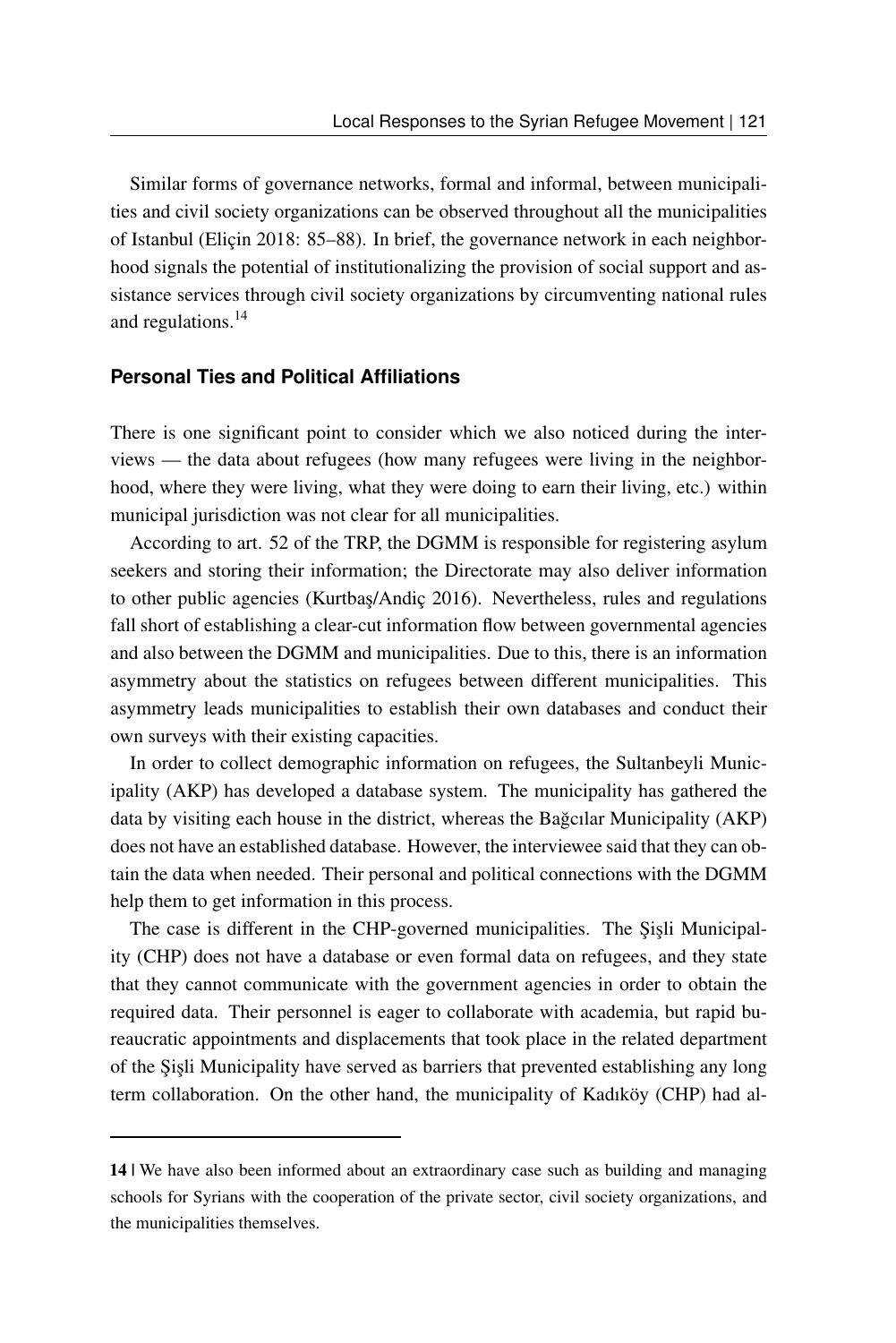ready engaged in some field studies in the previous years and disseminated the findings within the Municipality. There is also an ongoing field study in collaboration with a university to collect data on refugees.

In sum, there is an information asymmetry resulting from the lack of a formal communication flow between governmental agencies and local governments. This gap is filled by informal networks of municipalities. In this manner, AKP-governed municipalities are able to mobilize their political affiliations to get information easily, whereas CHP-governed municipalities are not able to do so. The municipality of Kadıköy (CHP) uses its already established networks in academia to fill this gap, as it is indicated above.

In order to maintain a well-coordinated administration of asylum seekers and/or migrants, a well-organized communication flow integrating all municipalities without engaging in latent discrimination between them seems vital. In fact, data is important for municipalities to engage in policy formulation and implementation. This reveals another hole that legislation must fill.

## **CONCLUSION**

Local governments are the first points of contact for refugees who need assistance for the basic and immediate problems they are faced with. However, in Turkey, rules and regulations concerning refugees only grant authority to the central government. Nonetheless, the national government has seemed reluctant to delegate any legal or financial-administrative authority to local governments. The lack of a legal authorization in Turkey was expected to result in the reluctance of local governments to engage in policymaking and implementation regarding refugees. However, drawing on the findings of our field research, we can show that this is not the case; in fact, municipalities are highly engaged in the Syrian refugee issue.

Since local governments have no legal, financial, or political-administrative responsibility and authority, they have not been asked to engage in the formulation and implementation of policies to tackle the migration/refugee issue. In fact, there are legal and financial barriers that even prevent them from providing social and other services for refugees, such as citizenship and residence issues framed by municipal law. Though local governments seem keen to contribute to the amelioration of the problems in refugees' lives, their contribution and involvement are still *ad hoc* rather than demanded by law.

In light of this, the approaches of municipalities to Syrian refugees have varied. We have determined two dominant approaches that municipalities utilize: a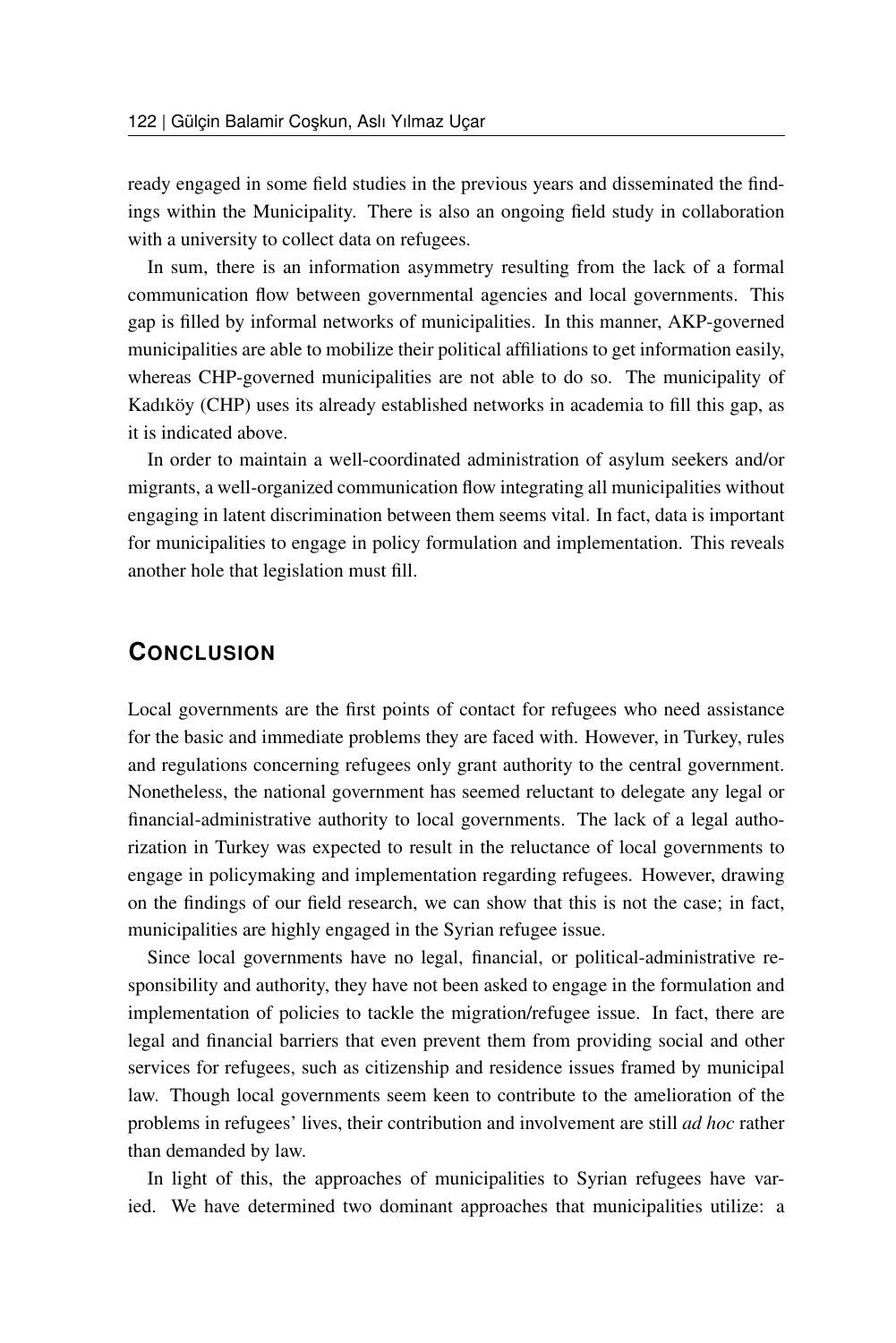humanitarian-moral approach, and a rights-based approach. AKP-governed municipalities prefer to use labels such as ›guests‹ in line with the general discourse of the government, while CHP-governed municipalities have developed a more refugeefriendly discourse and have emphasized a rights-based approach to refugees, contradicting the central government's narrative. Among the CHP-governed municipalities, the municipality of Kadıköy is the one that applies policies and practices most similar to those of sanctuary cities. They consciously use the label of »refugees« for Syrians, but this is not considered a form of official commitment, or »scaling« in Bauder's terminology. At this point of the debate, it should be noted that the case of Turkey is distinct from those of the USA, Canada, and the UK, since its unitary state structure, meaning a highly centralized administrative structure and a correspondingly limited area of legislative and executive jurisdiction given to municipalities constitutes an entirely different context. Within this limited area of jurisdiction, the municipality of Kadıköy has attempted to »challenge the exclusionary narratives« (Bauder/Gonzalez 2018: 125f.) and has tried to form an identity among all disadvantaged groups.

In terms of practical responses, it is common for all municipalities to interpret the laws in a way that differs from traditional interpretations, such as the case of art. 13 of Law No. 5393, where municipalities have made use of the »fellow-townsman« concept to provide services to refugees. They have also tended to circumvent the legal framework, creating alternative methods of financing service provisions for Syrian refugees by participating in formal and informal governance networks. Therefore, each municipality has cooperated with one of the associations, or other civil society organizations, on refugees, bearing similar approaches to refugees, within their formal or informal governance networks. Lastly, municipalities have tended to use their existing networks (personal, political, institutional, etc.) to get the necessary data on Syrian refugees, since national rules and regulations fall short of regulating the communication flow between central and local governments. AKP-governed municipalities have mobilized their personal ties and political affiliations to get data on Syrian refugees (the overall number of refugees, demographic features, their addresses, etc.) regarding their neighborhoods from the central agencies, whereas CHP-governed municipalities have been more eager to cooperate with academia to collect this data from the field directly.

In sum, considering the substantial differences in financial and administrative capacities between municipalities, we argue that resolving the lacunae in the legislation is an urgent matter to facilitate the engagement of municipalities in Syrian refugee policies and practices.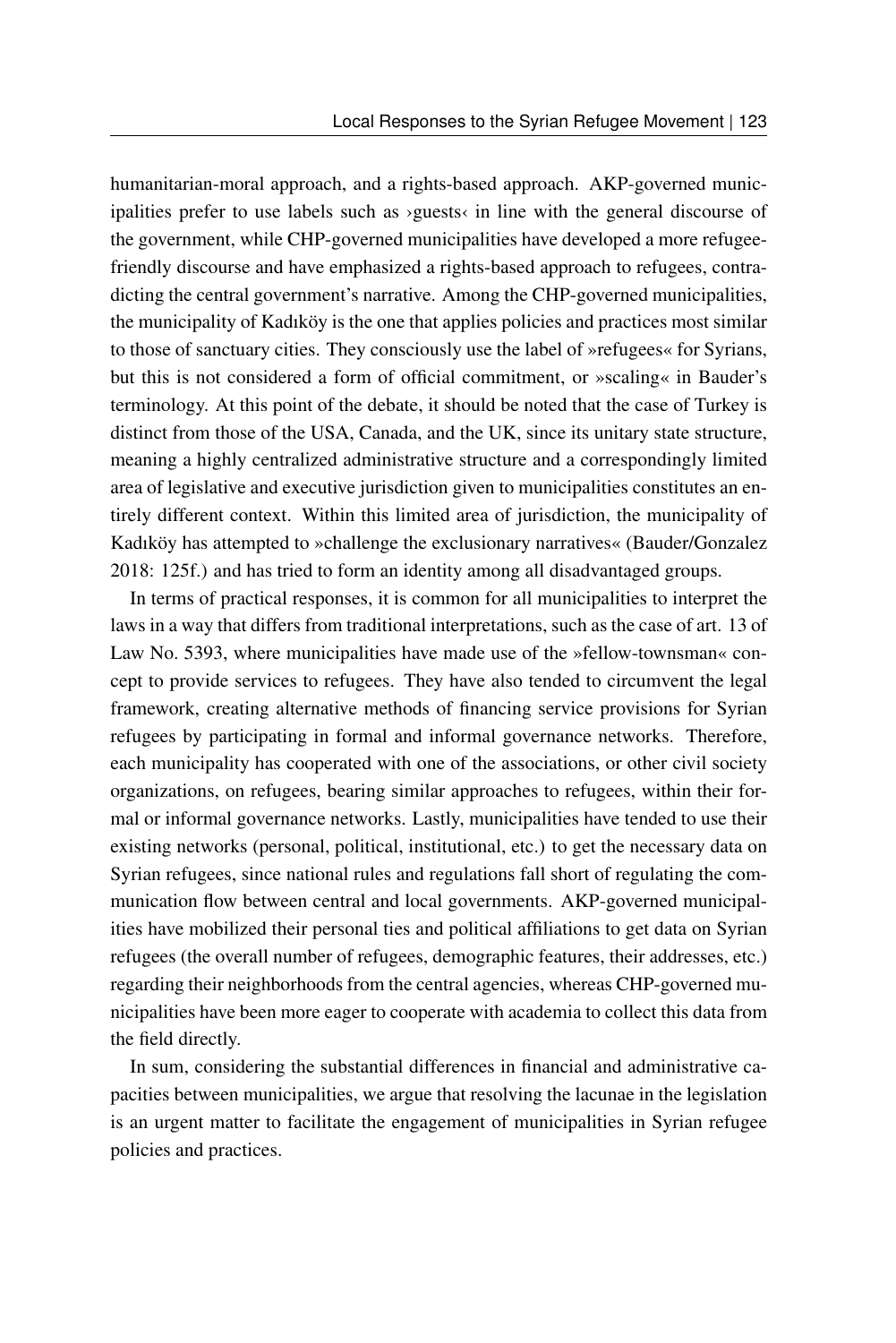Funding: The data used in this article was collected in the framework of Project No. PB2017-BAHAR-İİSBF-2, coordinated by Aslı Yılmaz Uçar, which has been financially supported by Altınbaş University.

Acknowledgements: We would like to thank the representatives of municipalities for their valuable insights. We are also immensely grateful to anonymous reviewers for their comments that greatly improved the manuscript.

### **LITERATURE**

- AFAD (2014a): The President Celebrated Syrian Guests' Bayram in ˙Islahiye. URL: [afad.gov.tr](https://www.afad.gov.tr/tr/2240/Cumhurbaskani-Suriyeli-Misafirlerin-Bayramini-Islahiyede-Kutladi) [01.04.2017].
- Akdeniz, Ercüment (2014): Suriye Savaşının Gölgesinde Mülteci İşçiler [Refugee workers in the shadow of the Syrian war]. Istanbul.
- Altunok, Mustafa (2017): Türkiye'nin Göç Gerçekligi ve Örgütlenmesi Üzerine Bir ˘ Calisma [A Discussion on Turkey's Migration Reality and Organization]. In: Mehmet Akif Ersoy Üniversitesi Sosyal Bilimler Enstitüsü Dergisi 9 (22). 295–311.
- Amnesty International (2016): No Safe Refuge. Asylum-Seekers and Refugees Denied Effective Protection in Turkey. URL: [amnesty.org](https://www.amnesty.org/en/documents/eur44/3825/2016/en/) [01.06.2016].
- Association for Assistance Solidarity and Support with Refugees and Asylum Seekers (Mülteciler ve Sığınmacılarla Yardımlaşma Dayanışma ve Destekleme Derneği) (2018). URL: [msyd.org](http://msyd.org/) [02.11.2018].
- Babaoğlu, Cenay / Kocaoğlu, Mustafa (2017): »Kentli« Sığınmacılar Meselesi ve Belediyeler. In: Türk İdare Dergisi 486. 497–516.
- Bauder, Harald (2016): Possibilities of Urban Belonging. In: Antipode 48 (2). 252–271.
- Bauder, Harald (2017): Sanctuary Cities. Policies and Practices in International Perspective. In: International Migration 55 (2). 174–187.
- Bauder, Harald / Gonzalez, Dayana A. (2018): Municipal Responses to ›Illegality‹. Urban Sanctuary across National Contexts. In Social Inclusion 6 (1). 124–134.
- BBC (2016): Erdoğan'dan Türkiye'deki Suriyelilere vatandaşlık açıklaması. BBC of 3 July 2016. URL: [bbc.com](http://www.bbc.com/turkce/haberler/2016/07/160703_erdogan_suriyeliler) [26.04.2017].
- Baban, Feyzi / Ilcan, Suzan / Rygiel, Kim (2017): Playing Border Politics with Urban Syrian Refugees. Legal Ambiguities, Insecurities, and Humanitarian Assistance in Turkey. In: movements. Journal for Critical Migration and Border Regime Studies 3 (2). 81–102.
- Betts, Alexander / Ali, Ali / Memişoğlu, Fulya (2017): Local Politics and the Syrian Refugee Crisis. Exploring Responses in Turkey, Lebanon, and Jordan. URL: [rsc.ox.ac.uk](https://www.rsc.ox.ac.uk/publications/local-politics-and-the-syrian-refugee-crisis-exploring-responses-in-turkey-lebanon-and-jordan) [30.09.2018].
- Caponio, Tiziana, / Borkert, Maren (Eds.) (2010): The Local Dimension of Migration Policymaking. IMISCOE Reports. Amsterdam.
- Center for Solidarity and Support with Refugees (Mülteci Danısma ve Destek Merkezi) (2018): Göçmen Dayanışma Derneği. URL: [gocmendd.org](http://gocmendd.org/) [02.11.2018].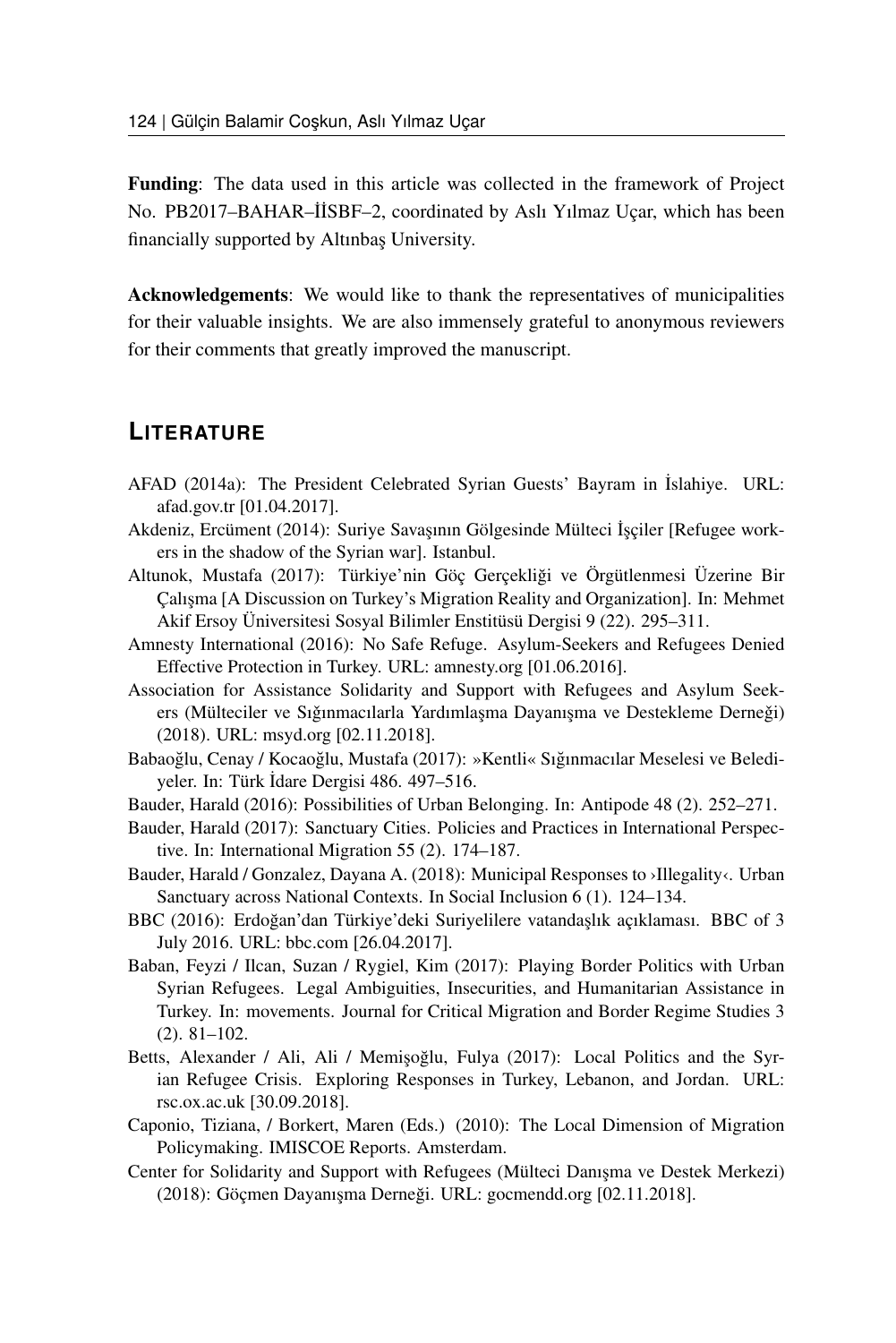- Center for Mediterranean Integration (CMI) (2016): Mediterranean Municipalities at the Forefront of the Refugee Crisis. Peer-to-Peer Learning Workshop for Communities Hosting Refugees. Summary Note. URL: [cmimarseille.org](http://cmimarseille.org/sites/default/files/newsite/library/files/en/Summary%20Main%20messages_Final_.pdf) [26.04.2017].
- Directorate General of Migration Management (DGMM) (2018): Göç İstatistikleri. Geçici Koruma. [Migration Statistics. Temporary Protection.] URL: [goc.gov.tr](http://www.goc.gov.tr/icerik6/gecici-koruma_363_378_4713_icerik) [02.11.2018].
- Daoudov, Murat (2015): Göç Politikasında Söylem Eylem Dönüşümü ve Belediyeler. Paper presented at the Türkiye Sağlıklı Kentler Birliği Kent ve Göç Konferansı on 14.11.2015. Osmaniye, Turkey.
- Demirhan, Yılmaz / Aslan, Seyfettin (2015): Türkiye'nin Sınır Ötesi Göç Politikaları ve Yönetimi. In: Birey ve Toplum Sosyal Bilimler Dergisi 5 (9). 23–62.
- Eliçin, Yeseren (2018): Refugee Crisis and Local Responses. An Assessment of Local Capacities to Deal with Migration Influxes in Istanbul. In: Hrvatska i komparativna javna uprava: časopis za teoriju i praksu javne uprave 18 (1). 73–99.
- Emin, Müberra Nur (2016): Türkiye'deki Suriyeli Çocukların Eğitimi. Temel Eğitim Politikaları. SETA Araştırma Raporu 153. URL: [file.setav.org](http://file.setav.org/Files/Pdf/20160309195808_turkiyedeki-suriyeli-cocuklarin-egitimi-pdf.pdf) [22.10.2018].
- Erdoğan, Murat (Ed.) (2017): Kopustan Uyuma Kent Mültecileri. Suriyeli Mülteciler ve Belediyelerin Süreç Yönetimi. Istanbul Örneği. Report. Istanbul.
- Ertugrul, Ümmühan Elçin (2017): Turkey. The Host Country for Syrian Citizens and the ˘ Question of Sharing the Burden. In: Gazi Üniversitesi Hukuk Fakültesi Dergisi 21 (2). 155–173.
- Gürsel, Duygu (2017): The Emergence of the Enterprising Refugee Discourse and Differential Inclusion in Turkey's Changing Migration Politics. In: movements. Journal for Critical Migration and Border Regime Studies 3 (2).
- Heyse, Kaya (2016): Kayıp Neslin Esiğinde. Türkiye'deki Suriyeli Mülteci Cocuk ve Gençlerin Eğitime Erişimde Karşılaştıkları Zorluklar. Açık Toplum Vakfı.
- Human Rights Watch (HRW) (2015): »Geleceğimi Hayal Etmeye Calıştığımda Hiçbir Şey Göremiyorum«. Türkiye'deki Suriyeli Mülteci Çocukların Eğitime Erişiminin Önündeki Engeller. Kayıp Bir Nesil Olmalarını Önlemek. ABD. URL: [hrw.org](https://www.hrw.org/sites/default/files/report_pdf/turkey1115tu_web.pdf) [22.10.2018].
- Kaypak, Şafak / Bimay, Muzaffer (2016): Suriye Savaşı Nedeniyle Yaşanan Göçün Ekonomik ve Sosyo-Kültürel Etkileri. Batman Örnegi. In: Batman University Journal ˘ of Life Sciences 6 (1). 84–110.
- Kurtbas, İhsan / Andic, Hikmet (2016): A Critical Look At Temporary Protection Regulations. In: The Context of Migration Policy. 1. International Symposium On Migration & Culture. Amasya. 699–714.
- Lidén, Gustav / Nyhlén, Jon (2014): Reception of Refugees in Swedish Municipalities. Evidences from Comparative Case Studies. In: Migration and Development 4 (1). 55–71.
- Migrant Solidarity Association (Göçmen Dayanışma Derneği) (2018): Göçmen Dayanışması. Sınırsız, Ulussuz, Sürgünsüz ve Özgür bir Dünya. URL: [gocmendayanisma.org](http://gocmendayanisma.org/) [02.11.2018].
- Öztürk, Neva Övünç (2017): Geçici Korumanın Uluslararası Koruma Rejimine Uyumu Üzerine Bir Değerlendirme. In: Ankara Üniv. Hukuk Fak. Dergisi 66 (1). 201–216.
- Platform for Monitoring Refugees from Syria to Istanbul (2013): Yok Sayılanlar. Kamp Dışında Yaşayan Suriye'den Gelen Sığınmacılar Istanbul Örneği. Report. Istanbul.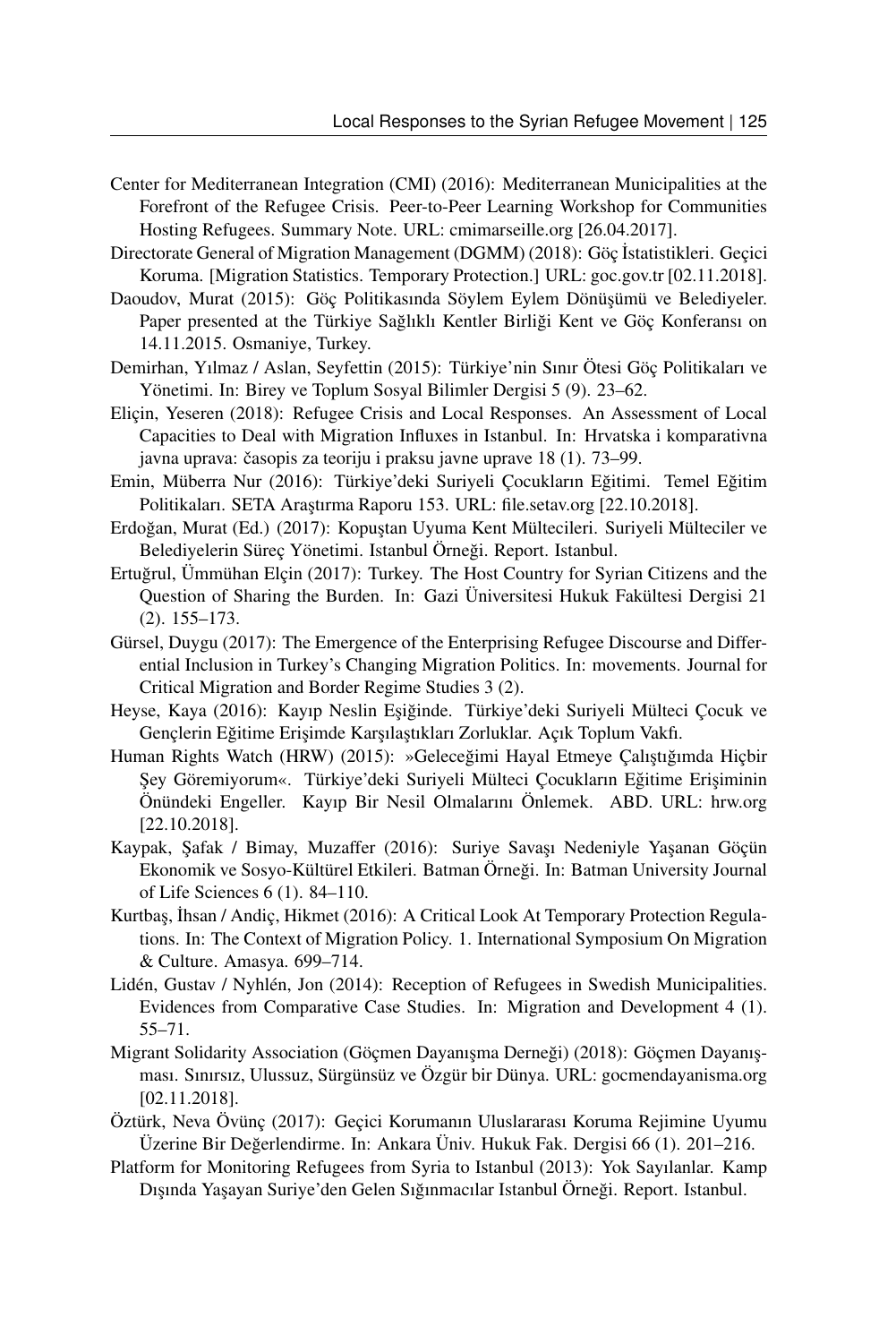- ¸Si¸sli Municipality (2018): Sosyal Yardım ˙I¸sleri Müdürlügü. URL: [en.sisli.bel.tr](https://en.sisli.bel.tr/icerik/sosyal-yardim-isleri-mudurlugu) ˘ [08.12.2018].
- Grand National Assembly of Turkey (GNAT) (2018): Report on Migration and Integration. Ankara.
- UNHCR (2018): Registered Syrian Refugees. Data last updated on 21 September 2018. URL: [data.unhcr.org](http://data.unhcr.org/syrianrefugees/regional.php) [01.10.2018].

### **GOVERNMENTAL DOCUMENTS**

- AFAD (2014b): Circular on the Management of Services Provided for Foreigners Under Temporary Protection (Gecici Koruma Altındaki Yabancılara İlişkin Hizmetlerinin Yürütülmesi İlişkin Genelge 2014/4) by the Disaster and Emergency Management Authority (AFAD) attached to the Prime Ministry of the Republic of Turkey. URL: [afad.gov.tr](http://www.afad.gov.tr/upload/Node/2311/files/Gecici-Koruma_Altindaki_Yabancilara_Iliskin_Hizmetlerin_Yurutulmesi_2014-4_.pdf) [06.08.2017].
- Council of Ministers (1968): Decision of the Council of Ministers of the Republic of Turkey on the Ratification of the Protocol Amending the Convention in 1967 (Official Gazette of Turkey No. 13026 / 14.10.1968).
- Council Directive 2011/55/EC (2001): Council Directive 2001/55/EC on Minimum Standards for Giving Temporary Protection in the Event of a Mass Influx of Displaced Persons and on Measures Promoting a Balance of Efforts between Member States in Receiving Such Persons and Bearing the Consequences Thereof. URL: [eur-lex.europa.eu](https://eur-lex.europa.eu/eli/dir/2001/55/oj) [30.03.2017].
- Law No. 359: Law on the Ratification of the Convention on the Status of Refugees. Signed on 28 July 1951 in Geneva. Official Gazette of Turkey No. 10898. 05.09.1961.
- Law No. 442: Villages Law. Official Gazette of Turkey No. 68. 07.04.1924.
- Law No. 5393: Municipality Law. Official Gazette of Turkey No. 25874. 13.07.2005.
- Law No. 5779: Allocations to be Transferred from the General Budget to Provincial Administrations and Municipalities. Official Gazette of Turkey No. 26937. 15.07.2008.
- Law No. 6458: Law on Foreigners and International Protection (LFIP). Official Gazette of Turkey No. 28615. 11.04.2013. URL: [goc.gov.tr](http://www.goc.gov.tr/files/files/eng_minikanun_5_son.pdf) (unofficial English translation) [06.08.2017].
- Prime Ministry of the Republic of Turkey (2012): Circular on Syrian Refugees.
- Protocol Relating to the Status of Refugees (1967): URL: [unhcr.org](http://www.unhcr.org/protection/convention/4dac37d79/reservations-declarations-1967-protocol-relating-status-refugees.html) [23.10.2018].
- Regulation on Asylum (1994): Official Gazette of Turkey No. 22127. 30.11.1994.
- Regulation on Disaster and Emergency Management Centers (2011): Official Gazette of Turkey No. 27851. 19.02.2011.
- Temporary Protection Regulation (TPR) (2014) [Geçici Koruma Yönetmeligi]: 22.10.2014. ˘ URL: [goc.gov.tr](http://www.goc.gov.tr/files/_dokuman28.pdf) (English translation) [06.08.2017].
- UNHCR (2014): Guidelines on Temporary Protection or Stay Arrangements. URL: [un](http://www.unhcr.org/protection/expert/5304b71c9/guidelines-temporary-protection-stay-arrangements.html)[hcr.org](http://www.unhcr.org/protection/expert/5304b71c9/guidelines-temporary-protection-stay-arrangements.html) [30.03.2018].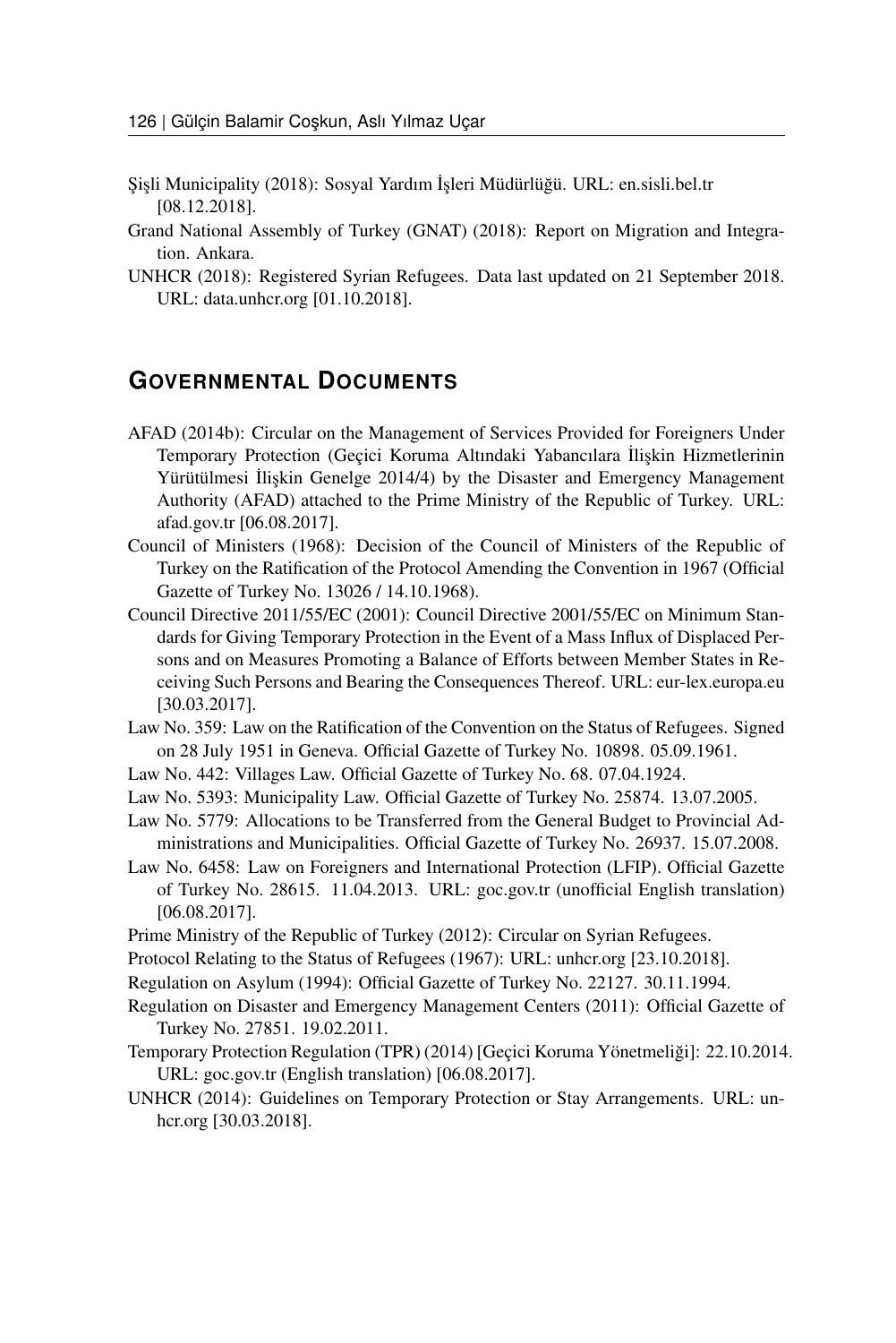# **Inhalt**

| Der NSU-Komplex und das Prozess-Ende<br>im Kontext aktueller Migrationspolitiken. Editorial<br>Juliane Karakayali, Bernd Kasparek                                                  | 9   |
|------------------------------------------------------------------------------------------------------------------------------------------------------------------------------------|-----|
| Leros: Island of Exile<br>Beth Hughes, Platon Issaias, Yannis Drakoulidis                                                                                                          | 21  |
| <b>Aufsätze</b>                                                                                                                                                                    |     |
| Arbeit, Migration und Logistik.<br>Vermittlungsinfrastrukturen nach dem Sommer der Migration<br>Moritz Altenried, Manuela Bojadžijev, Leif Höfler,<br>Sandro Mezzadra, Mira Wallis | 35  |
| Grenzkontrollen als > dauerhaftes Provisorium <br Renationalisierungsprozesse im Schengenraum<br>am Beispiel der Brennerroute<br>Matthias Schmidt-Sembdner                         | 57  |
| Die Entmenschlichung der Grenze. Zur Bedeutung von Technisierung                                                                                                                   |     |
| im EUropäischen Migrations- und Grenzregime<br>Maria Schwertl                                                                                                                      | 77  |
| Local Responses to the Syrian Refugee Movement.<br>The Case of District Municipalities of Istanbul, Turkey                                                                         |     |
| Gülçin Balamir Coşkun, Aslı Yılmaz Uçar                                                                                                                                            | 103 |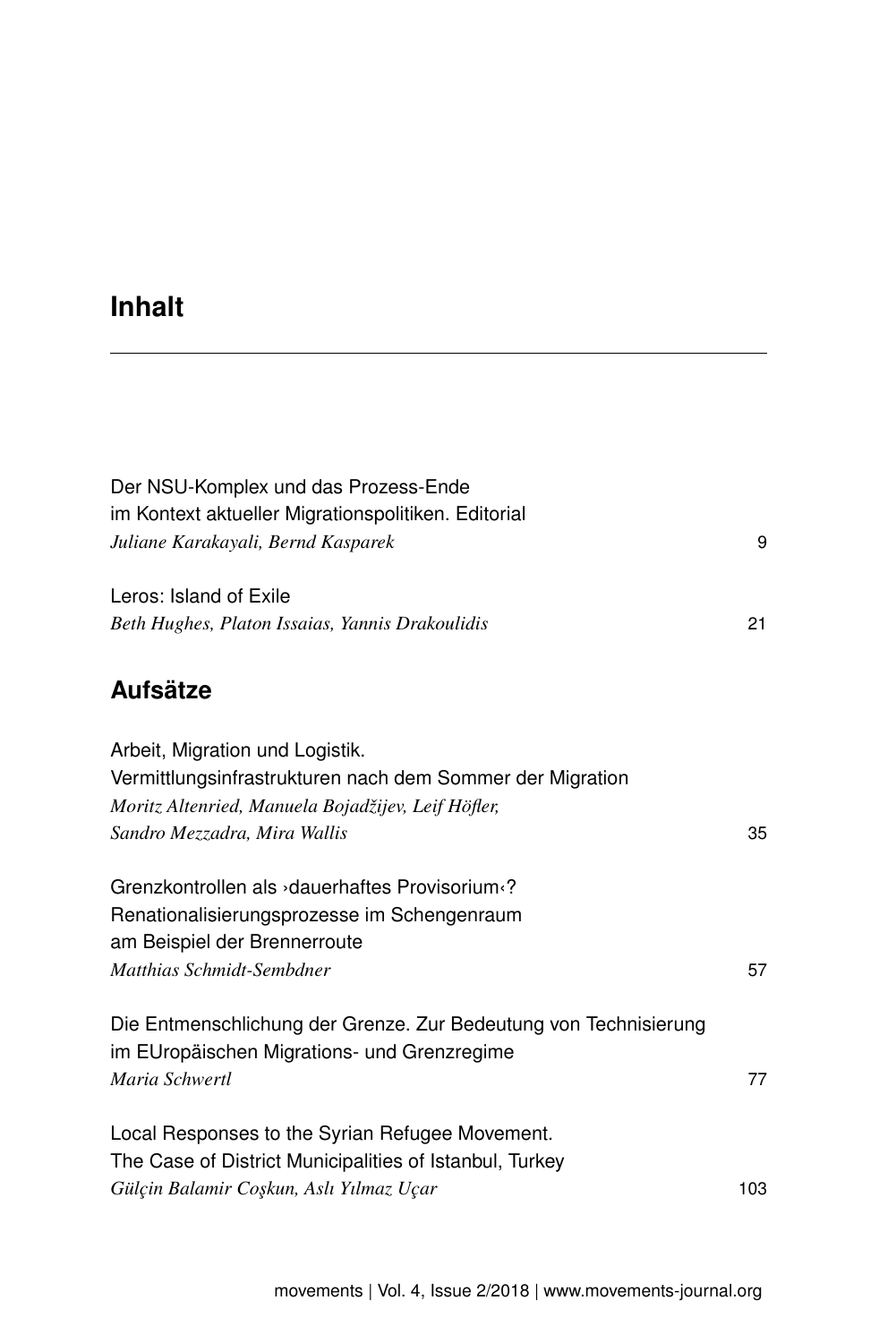## **[Essay](#page--1-1)**

| Die Urbanität des Jungle.                                                         |     |
|-----------------------------------------------------------------------------------|-----|
| Calais und die Möglichkeit einer migrantischen Stadt                              |     |
| Thomas Müller, Sascha Zinflou                                                     | 129 |
|                                                                                   |     |
| Forschungswerkstatt                                                               |     |
| Better Migration Management.                                                      |     |
| Die GIZ im Euro-Afrikanischen Grenzregime                                         |     |
| Naemi Gerloff                                                                     | 163 |
|                                                                                   |     |
| In Gewahrsam von Dokumenten.                                                      |     |
| Eine ethnographische Untersuchung der Abschiebungshaft                            |     |
| Therese Lerchl                                                                    | 185 |
| Urban Informality and the Boundaries of Belonging.                                |     |
| Notes on Ethnicity, Nationality and Class in Nouakchott, Mauritania               |     |
| Hassan Ould Moctar                                                                | 201 |
|                                                                                   |     |
| <b>Interventionen</b>                                                             |     |
|                                                                                   |     |
| Life, Journey, Migration. Enforced mobilization of an academic<br>Mine Gencel Bek | 225 |
|                                                                                   |     |
| Über das Recht, komplex zu sein                                                   |     |
| Ria Prilutski                                                                     | 233 |
|                                                                                   |     |
| Autor_innen                                                                       | 243 |
|                                                                                   |     |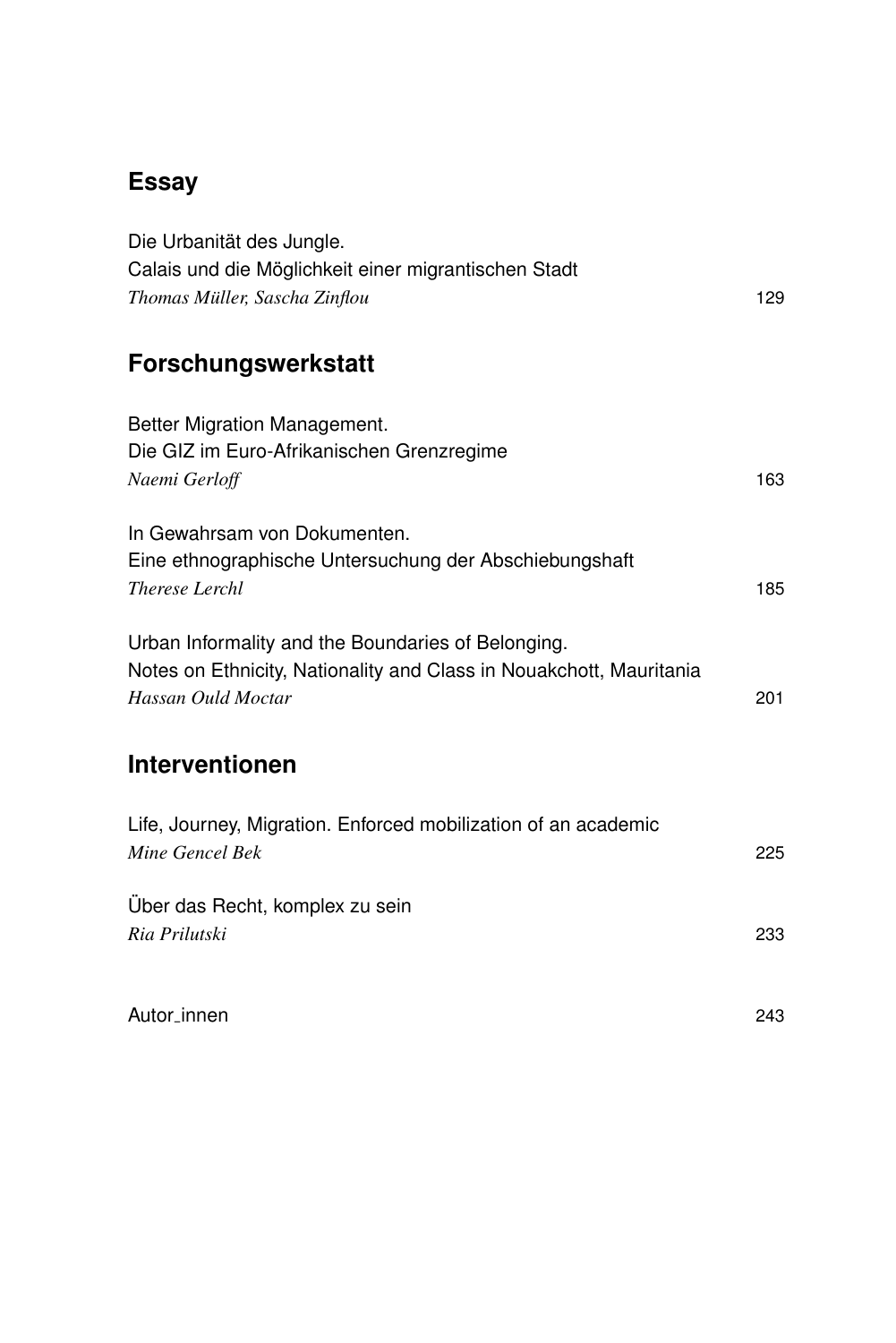## **Autor\_innen**

Moritz Altenried is a post-doctoral researcher at Leuphana University Lüneburg and an associate member of the Berlin Institute of Integration and Migration Research at Humboldt University Berlin. His research interests include labour, migration, digitization as well as logistics, infrastructure and global political economy.

Manuela Bojadžijev is professor for Globalised Cultures at Leuphana University Lüneburg and vice-director of the Berlin Institute of Integration and Migration Research at Humboldt University Berlin. She specializes on migration and racism in Europe, and on cultural analyses and theory. Her research focuses currently on issues of the changing conjunctures of racism in Europe as well as on mobile labor and logistics in a digitized economy.

**Gülçin Balamir Coşkun** received an MA degree from the University Paris 1 Panthéon-Sorbonne and her PhD degree from International Relations Program at Istanbul University. Her research focuses on authoritarianism, political violence and refugees. She currently works as a guest researcher at the Institut für Sozialwissenschaften, Humboldt-Universität zu Berlin. Her ongoing project focuses on the role of media control as a symptom of democratic backsliding in the AKP era.

Yannis Drakoulidis is a photographer based in Athens, Greece. His work has been extensively published and he works in the fields of architecture, music, design and book publishing.

Mine Gencel Bek is currently a DFG-funded Mercator fellow at Locating Media, in the University of Siegen. Her research, teaching and civic engagements focused on journalism, peace and trauma, media and gender equality, media and children rights, communication policies in Europe, and changing media forms, technological innovations and the use of participatory tools in civic advocacy. Her current research is entitled »Mobilization of Digital Diaspora: Networking Migrants via Mobile«.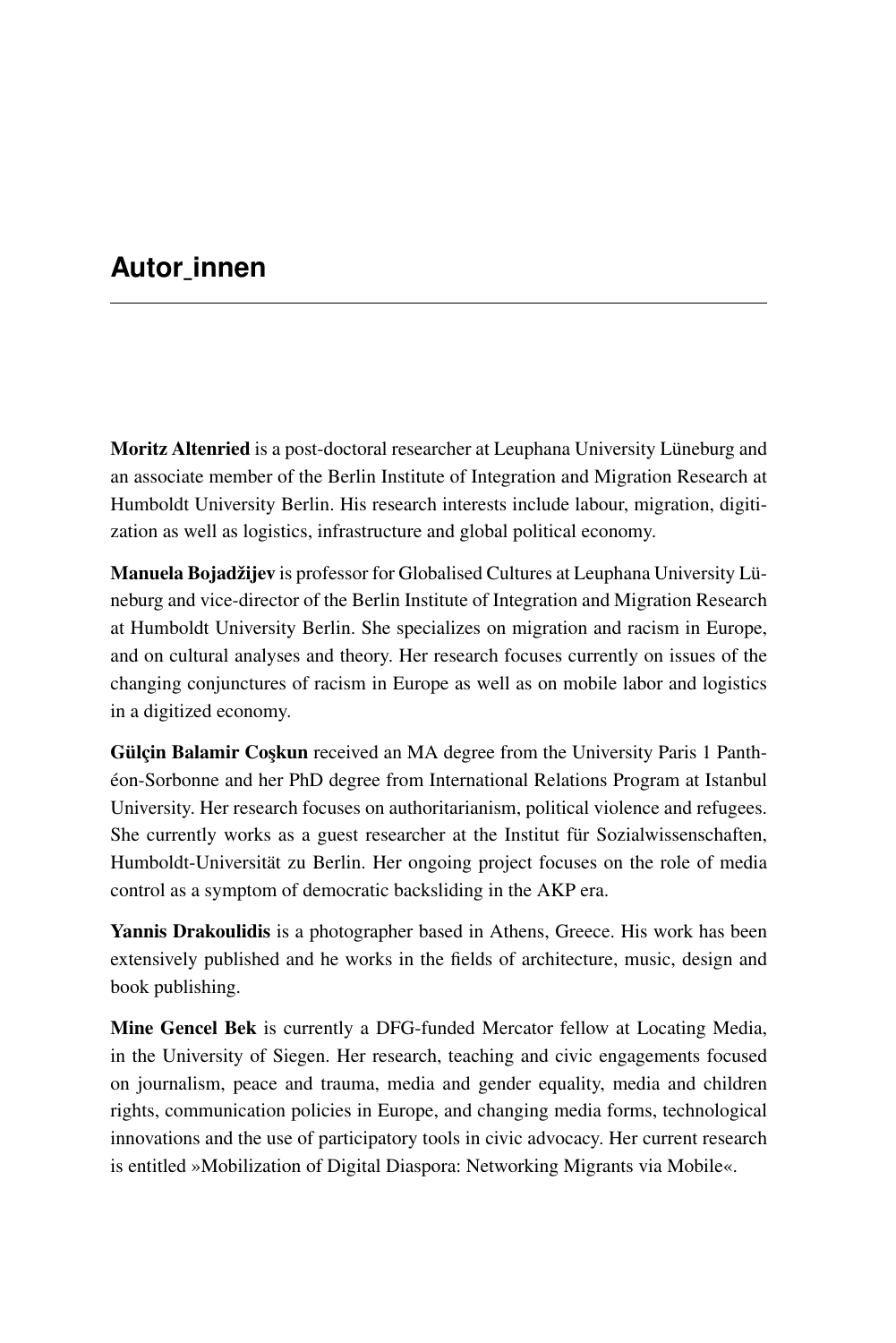Naemi Gerloff studied Social Anthropology and holds a Master degree in Peace- and Conflict Studies from the University of Marburg. Her research interest lies on politics of migration management and the shifting constellations of transnational border regimes, especially in Sub-Sahara Africa. She currently works in a women's counseling center in Hamburg and is freelancing in the field of political education.

Leif Höfler is a former student assistant at the Berlin Institute of Integration and Migration Research at Humboldt University Berlin. His research interests include migration, refugee-studies and mobile labor.

Beth Hughes is the Head of Architecture at the Royal College of Art. She has worked on projects of all scales, public and private, around the world. Former associate at OMA, she now has her own practice based in London.

Platon Issaias is an architect, researcher and educator currently co-director of MPhil Projective Cities in Architecture and Urban Design at Architectural Association and a Visiting Lecturer at the Royal College of Art.

Juliane Karakayali ist Professorin für Soziologie an der evangelischen Hochschule Berlin und arbeitet zu Migration, Rassismus und Geschlechterverhältnissen. Sie interessiert sich aktuell insbesondere dafür, wie natio-ethno-kulturelle Zugehörigkeitsordnungen in der Institution Schule relevant werden.

Bernd Kasparek ist Diplom-Mathematiker und Kulturanthropologe, Gründungsmitglied des Netzwerks kritische Migrations- und Grenzregimeforschung, im Vorstand der Forschungsassoziation bordermonitoring.eu und im Bereich der politischen Flüchtlingssolidarität aktiv. In seiner Beschäftigung mit dem europäischen Grenzregime stehen vor allem Fragen politischer Paradigmen, die europäische Grenzschutzagentur Frontex sowie die Auswirkungen des so genannten Dublin-Systems im Vordergrund.

Therese Lerchl hat Geographien der Globalisierung an der Goethe-Universität Frankfurt studiert. Sie interessiert sich für die Verschränkung von Geographie und Recht unter dem Blickwinkel der Akteur-Netzwerk-Theorie (ANT) und Performativität. Ihre Themen sind Migration, Aufenthalts- und Asylrecht, bürokratische Praktiken und Dokumente.

Sandro Mezzadra teaches political theory at the University of Bologna and is adjunct research fellow at the Institute for Culture and Society of Western Sydney University. He has been visiting professor and research fellow in several places, including the New School for Social Research (New York), Humboldt University (Berlin),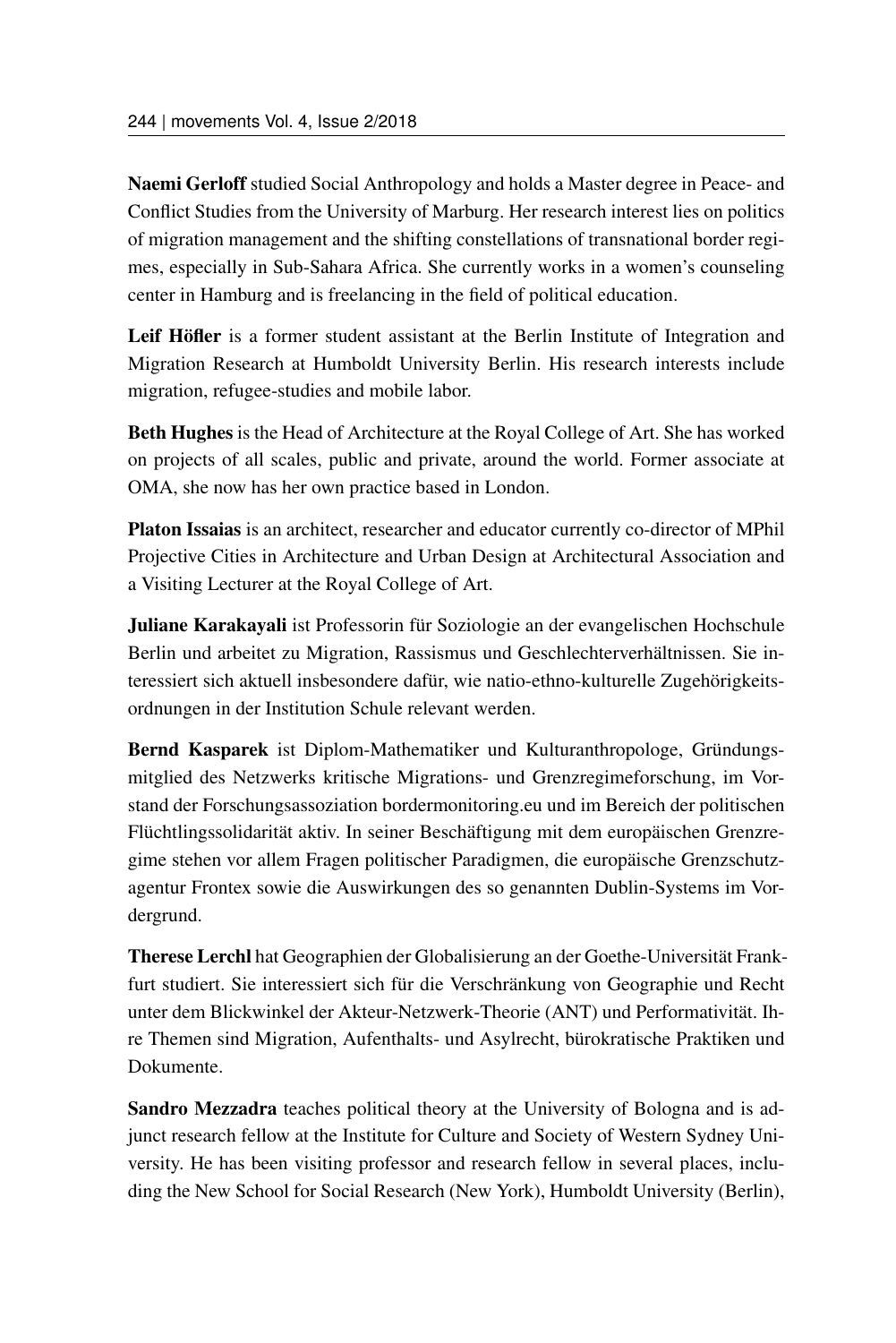Duke University, Fondation Maison des sciences de l'homme (Paris), University of Ljubljana, FLACSO Ecuador, and UNSAM (Buenos Aires). In the last decade his work has particularly centered on the relations between globalization, migration and political processes, on contemporary capitalism as well as on postcolonial theory and criticism. He is an active participant in the ›post-workerist‹ debates and one of the founders of the website Euronomade [\(http://www.euronomade.info\)](http://www.euronomade.info).

Thomas Müller ist Politikwissenschaftler und Historiker. 2008 promovierte er an der RWTH Aachen über völkisch-nationalistische Konzepte der deutschen Westgrenze. Neben antirassistischer Arbeit in regionalen Kontexten forschte und veröffentlichte er u.a. über Grenrzegime, Raumkonzepte der europäischen Integration und NS-Westforschung. Aus Recherchen in Calais resultierte der Band *Dynamiken der Jungles. Calais und das europäisch-britische Grenzregime*. Er arbeitet im Stadtarchiv Aachen.

Hassan Ould Moctar is a PhD candidate and Graduate Teaching Assistant in the Department of Development Studies, SOAS, University of London. He holds an MSc in Migration and Ethnic Studies which he obtained from the University of Amsterdam. His doctoral research focuses upon the social and political effects of EU border externalisation policies in Mauritania. It is funded by a National University of Ireland travelling studentship.

Ria Prilutski, Soziologin, promoviert zur sozialen (Im)Mobilität in der deutschen Migrationsgesellschaft und war bis Oktober 2018 wissenschaftliche Mitarbeiterin am Institut für Soziologie der Universität Jena. Ihre Lehr- und Forschungsschwerpunkte sind kritische Migrationsforschung, Rassismus, Klassismus und Intersektionalität. Als Mitglied von Medinetz Jena e.V. beschäftigt sie sich mit rassismuskritischer politischer Bildungsarbeit und kämpft für den gleichen Zugang zur Gesundheitsversorgung.

Matthias Schmidt-Sembdner ist Ethnologe, promoviert an der Georg-August-Universität Göttingen. Mit seinem Forschungsschwerpunkt auf das Europäische Grenzregime beschäftigt er sich mit Europäisierungs- und Renationalisierungsprozessen in den europäischen Migrationspolitiken, der innereuropäischen Transitmigration von Geflüchteten und den Konflikten um die Verteilung von Asylsuchenden in der Europäischen Union. Seit 2015 arbeitet er ethnographisch entlang der Brenner-Route.

Maria Schwertl is an anthropologist who has worked and studied at the University of Munich and the University of Göttingen. She has done research on migration&development, material transnationalism and NGOs as well as border technologies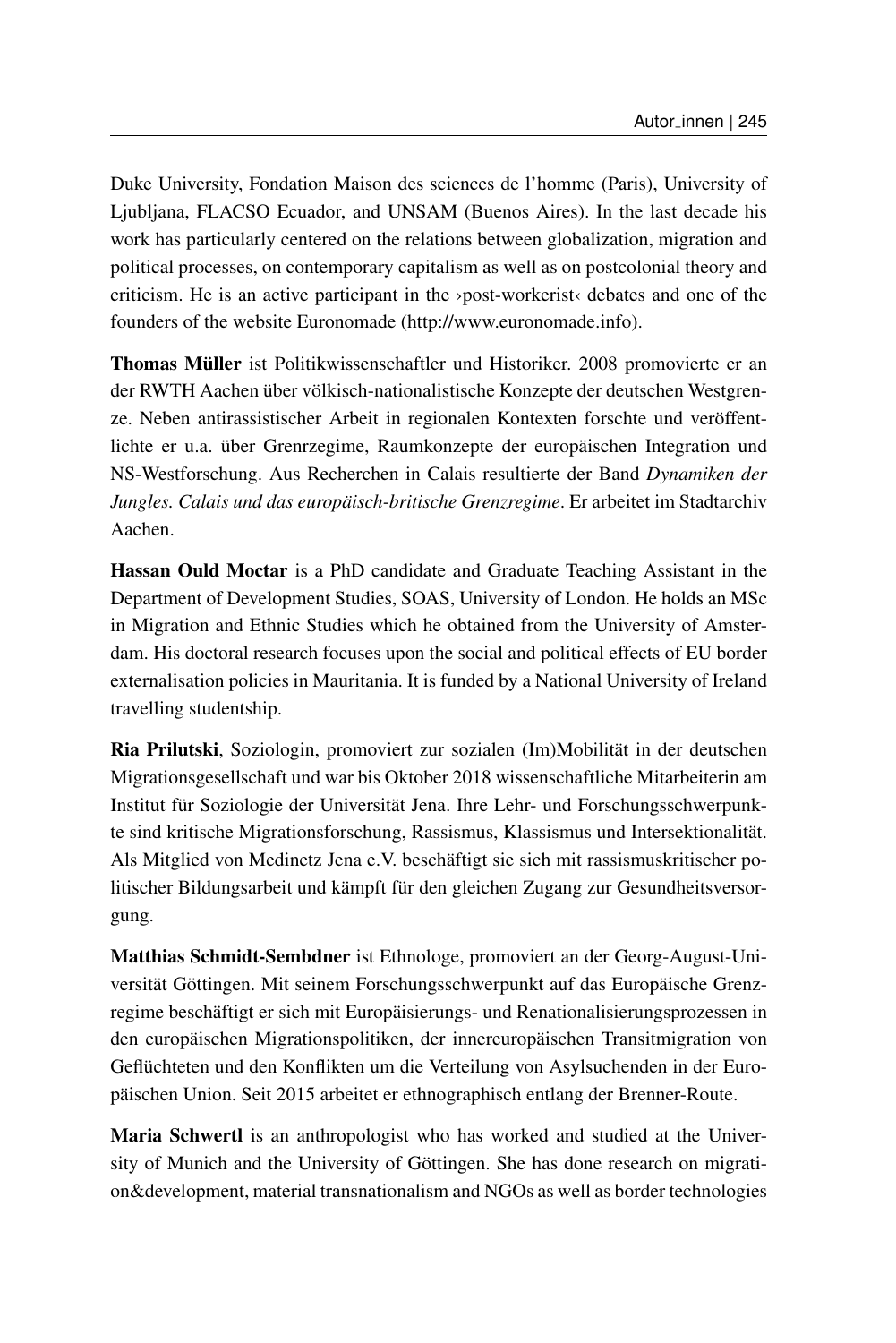and has quit science in 2018 to get out of structures she no longer wanted to support as well as bear.

Mira Wallis is a research associate and PhD candidate in the project *Digitization of Labour and Migration* at the Centre for Digital Cultures (CDC) at Leuphana University Lüneburg. She is also an associate member of the Berlin Institute of Integration and Migration Research at Humboldt University Berlin. Her current research interests include digital labour, mobility and migration, logistics, and social reproduction.

Aslı Yılmaz Uçar received her BS from the Political Science and Public Administration Department at Middle East Technical University and earned her PhD from Ankara University. She has been working as a faculty member in Altınbaş University since 2013. In her research as a postdoc, she focuses on the local government history especially in the Early Republican period in Turkey.

Sascha Zinflou ist in Benin und in Deutschland aufgewachsen und seit mehr als 20 Jahren Aktivist in migrantischen und antifaschistischen Initiativen. Er hat unter anderem zur Geschichte von Bewegungen Schwarzer Menschen in Deutschland, Schwarzen Menschen im Nationalsozialismus und Rassismustheorie veröffentlicht. Sascha Zinflou ist Diplom-Mathematiker und arbeitet als Unternehmensberater.